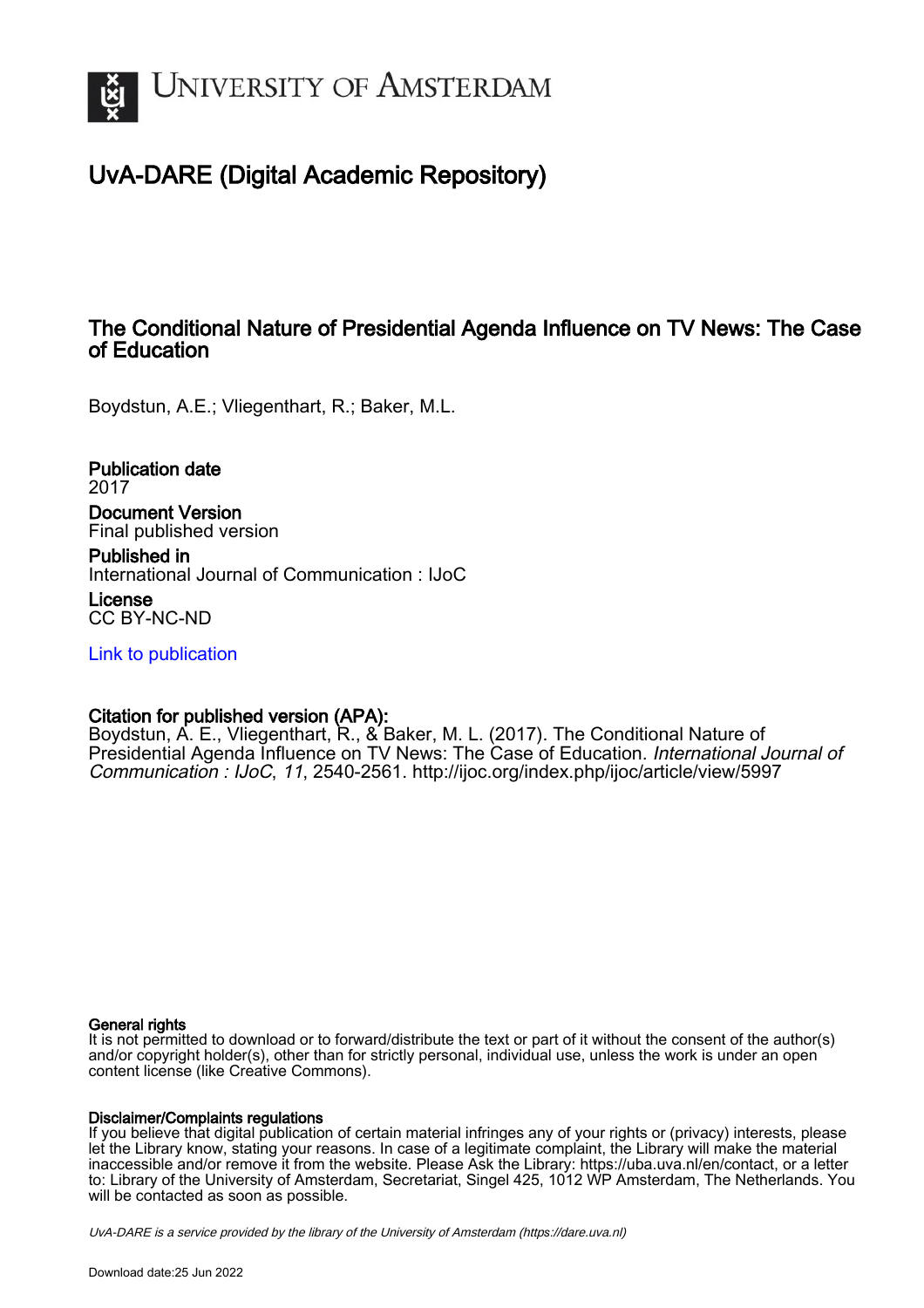## **The Conditional Nature of Presidential Agenda Influence on TV News: The Case of Education**

AMBER E. BOYDSTUN University of California, Davis

### RENS VLIEGENTHART University of Amsterdam, The Netherlands

## MARSHALL L. BAKER

### University of California, Davis

The president's ability to influence media attention is crucial to theoretical understandings of institutional agenda setting. We add a key caveat: The conditional nature of how presidential attention influences media attention to a given issue. We highlight two conditioning variables: the president's party and the degree of public concern for the issue. Presidential influence on media is enhanced when his or her party "owns" the issue. But since public concern about an issue tends to prompt saturated media coverage, strong public concern mitigates presidential influence on the media. We test these ideas by examining presidential and television attention to education, 1974– 2007. Using time-series models, we find support for our hypotheses, with implications for political communication research and applied political strategy.

*Keywords: agenda setting, president, media, education* 

Three days after entering office in 2001, President George W. Bush announced his plan for education reform. The No Child Left Behind Act of 2001 marked the widest overhaul to the American education system since the Elementary and Secondary Education Act of  $1965<sup>1</sup>$ . The administration did not advance this policy quietly. In introducing the No Child Left Behind Act through a flurry of announcements, President Bush described the reform package as "the cornerstone of my administration" (Cain & Archibald, 200, para. 14).

 $\overline{a}$ 

<sup>1</sup> See U.S. Department of Education at http://www2.ed.gov/nclb/overview/intro/index.html.

Copyright © 2017 (Amber E. Boydstun, Rens Vliegenthart, and Marshall L. Baker). Licensed under the Creative Commons Attribution Non-commercial No Derivatives (by-nc-nd). Available at http://ijoc.org.

Amber E. Boydstun: aboydstun@ucdavis.edu

Rens Vliegenthart: r.vliegenthart@uva.nl Marshall L. Baker: mlbaker@ucdavis.edu

Date submitted: 2016-06-21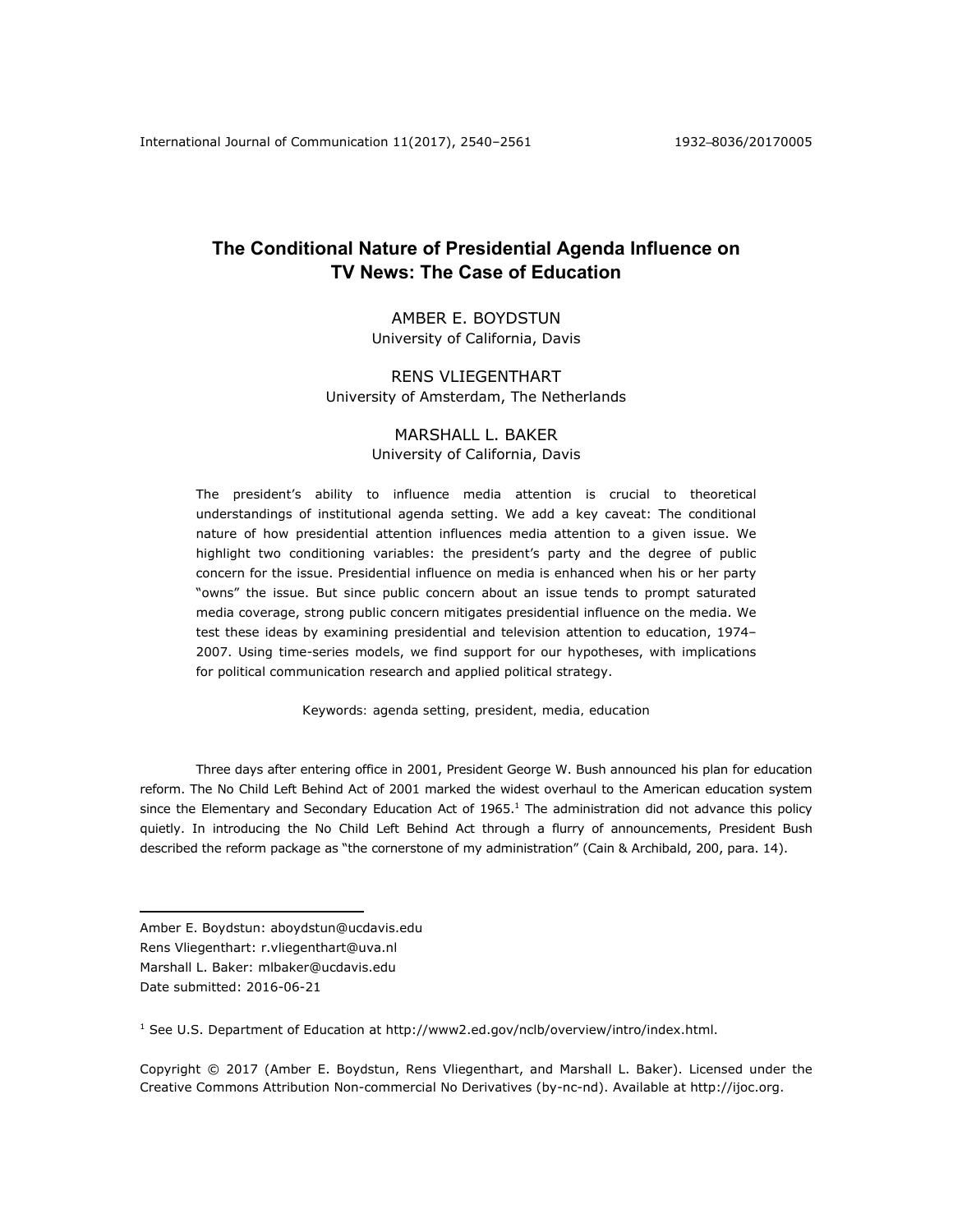By contrast, education was an important policy issue for President Bill Clinton, but arguably not as important as it would later be for President Bush. The Clinton administration produced no policy initiative approaching the magnitude of No Child Left Behind, and although Clinton talked about education a fair amount, he gave the issue much less attention than Bush later would. Comparing the first eight months of the two presidencies (so as to capture the pre-9/11 period for Bush) using the Public Papers of the President data that we describe below, Bush spent four times as much agenda space on education as did Clinton.<sup>2</sup> So keen was the Bush administration on the success of its education policy, even amidst more immediate foreign policy considerations, that in 2004 the Department of Education paid prominent conservative pundit Armstrong Williams \$241,000 to promote the Bush education initiatives in the news (Kurtz, 2005).

Yet the media did not pick up on education in proportion to the attention given the issue by these two presidents. Network TV gave barely half as much airtime to education during Bush's presidency as it did during Clinton's presidency, based on data we introduce below.<sup>3</sup> Even when we look at the first eight months of the Bush administration when Bush was unveiling the No Child Left Behind policy (again, before 9/11 shifted available agenda space), there was 14% less network news coverage about education compared with Clinton's first eight months.<sup>4</sup> Why? While we can only go so far in inferring from a president's attention to an issue a desire to draw media (and, thus, public) attention to the issue, it is reasonable to consider President Bush's attention to education as a strategic "going public" endeavor (Kernell, 2006). In this framework, why was Bush less successful at influencing the media agenda than Clinton?

The discrepancy in the levels of media coverage paid to education during these two presidencies points to a larger question underpinning theories of agenda setting: What variables condition the influence of one agenda (e.g., presidential attention) on another (e.g., the media)?

To be clear, presidents do not always want their attention to an issue to get picked up by the media. Indeed, much of a president's communication occurs behind the scenes, operating intentionally out of view of the media and the public. Scholars such as Beasley (2010) and Nelson (2008) describe the important role these intergovernmental "unitary executive" functions play, in tandem with the publicly aimed "rhetorical presidency" that presidents use by going public. Still, presidents routinely employ a rhetorical presidency approach—taking their messages to the public, via the press—when they think public

 $2$  We can compare the levels of attention the two presidents gave to education by searching for the word *education* within the UCSB Public Papers of the President archive (Peters & Woolley, 2007). Bush made 4,052 references during his first eight months, representing on average 0.4% of his agenda space (i.e., all words in his presidential papers) during this period, compared with 2,840 references by Clinton, representing 0.1% of his agenda space. Even considering the full presidencies, with the Bush administration spending vast agenda space on Afghanistan and Iraq, Bush still gave a slightly higher proportion of his total attention to education (0.266% of his agenda space) than did Clinton (0.235% of his agenda space).

 $3$  Network TV spent 44 hours on education during Bush's administration, compared with 82 hours for Clinton.

<sup>4</sup> About six hours during Bush's first eight months, compared with seven hours for Clinton.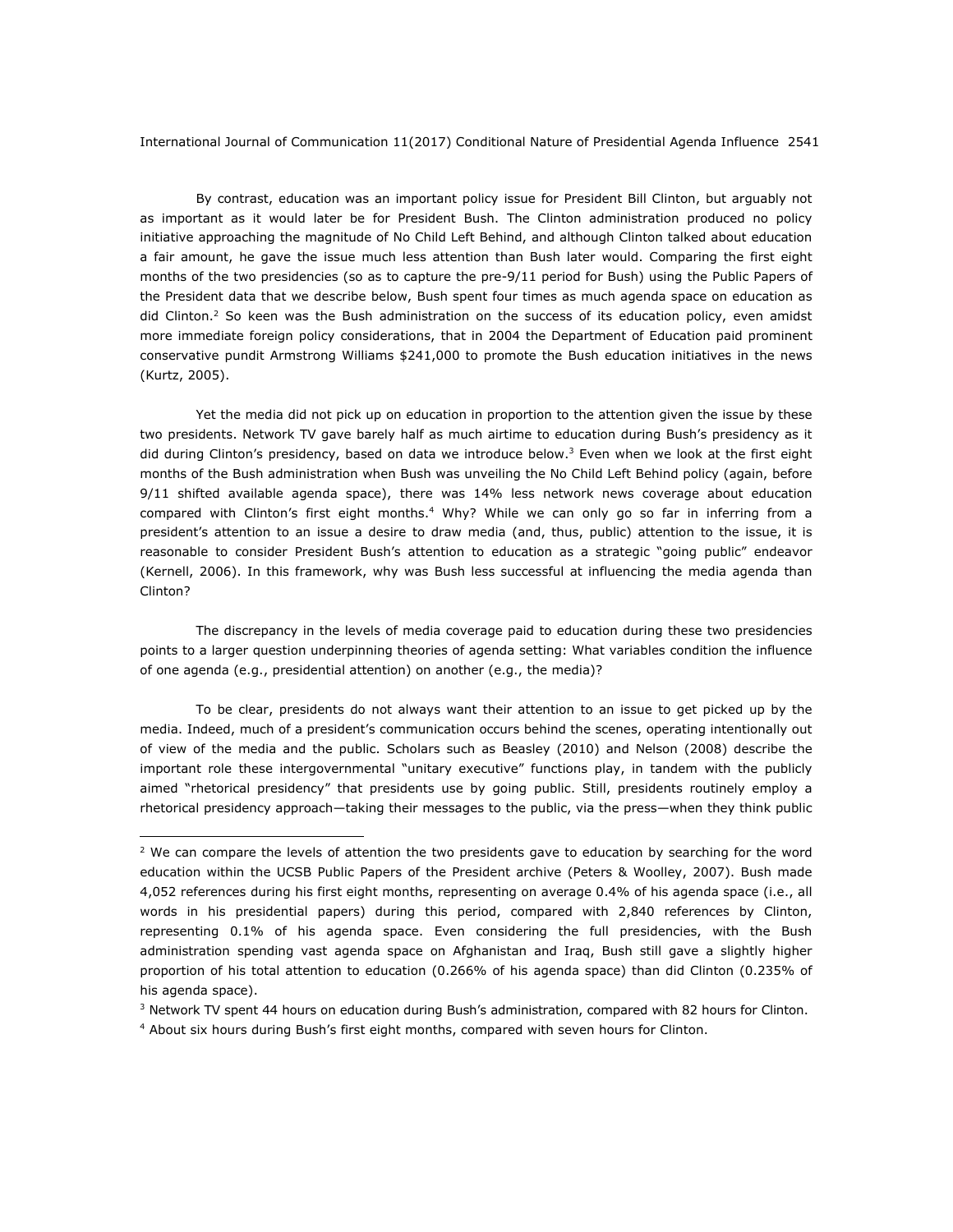support might help their policy aims (Campbell & Jamieson, 2008), even if their ultimate efforts of swaying public opinion and policy are not always successful (Edwards, 2006). And in recent decades especially, presidents have strong incentives (and opportunities) to use rhetorical presidency tactics to maintain a nearly constant presence in the spotlight—what Scacco and Coe (2016) call the "ubiquitous presidency"—to promote their policy goals. Thus, it is important to understand the precise nature of how the media respond to the president's frequent use of going public. Is presidential influence on media attention static, such that a one-unit increase in presidential attention to a given issue yields the same effect on the media agenda, regardless of circumstance? Or, as we suspect, does presidential influence on the media vary according to not only the type of issue at hand but also within a single issue on other key factors?

We argue that presidential agenda influence on the media is conditional on at least two important variables. Drawing from past political communication literature described below and focusing on the policy issue of education, we discuss how and why the president's party and the degree of public concern about education should condition the effect of presidential attention to education on media attention to the issue. Building from previous studies in issue ownership and agenda setting, we expect Democratic presidents to have more agenda influence in the case of education due to that party's perceived ownership of the issue. We also expect all presidents to have more success influencing media attention to education when the public is not already highly concerned about the issue. High public concern commonly marks periods of saturated news coverage about the issue in question, often when the president has already had some influence on media and public awareness, thus leaving little room for additional presidential influence on the media.

We test these ideas in the case of education by examining monthly presidential attention to education from 1974 to 2007 (using publicly aimed presidential statements, drawn from Peters and Woolley's Public Papers of the President [2007]) and comparing this series to network television news coverage of education during this same time period (using data from the Vanderbilt Television News Archives [2007]). Using time-series analysis, we test the degree to which—and conditions under which presidential attention drives television attention to education. We find support for our hypotheses that the party of the president and the degree of public concern both condition presidential influence.

Our findings matter because they speak to our democratic notions of a free press. Past research has unpacked the institutional hold the president and other elites can have on media coverage (Bennett, 1990; Bennett, Lawrence, & Livingston, 2007; Glazier & Boydstun, 2012). Understanding the forces that condition executive influence helps to cast in sharper detail the conceptual edges of the media's autonomy.

#### **The Conditionality of Presidential Agenda Influence**

The extent to which the agendas of political actors and institutions hold systemic influence over one another has long been a tenet of political communication research (Baumgartner & Jones, 2009; Edwards & Wood, 1999; Eshbaugh-Soha & Peake, 2005; Kingdon, 1995; Schattschneider, 1960). Many studies have focused in particular on the interplay between the president's agenda and other agendas. By virtue of the executive capacity and inherent newsworthiness of the presidency, presidents have the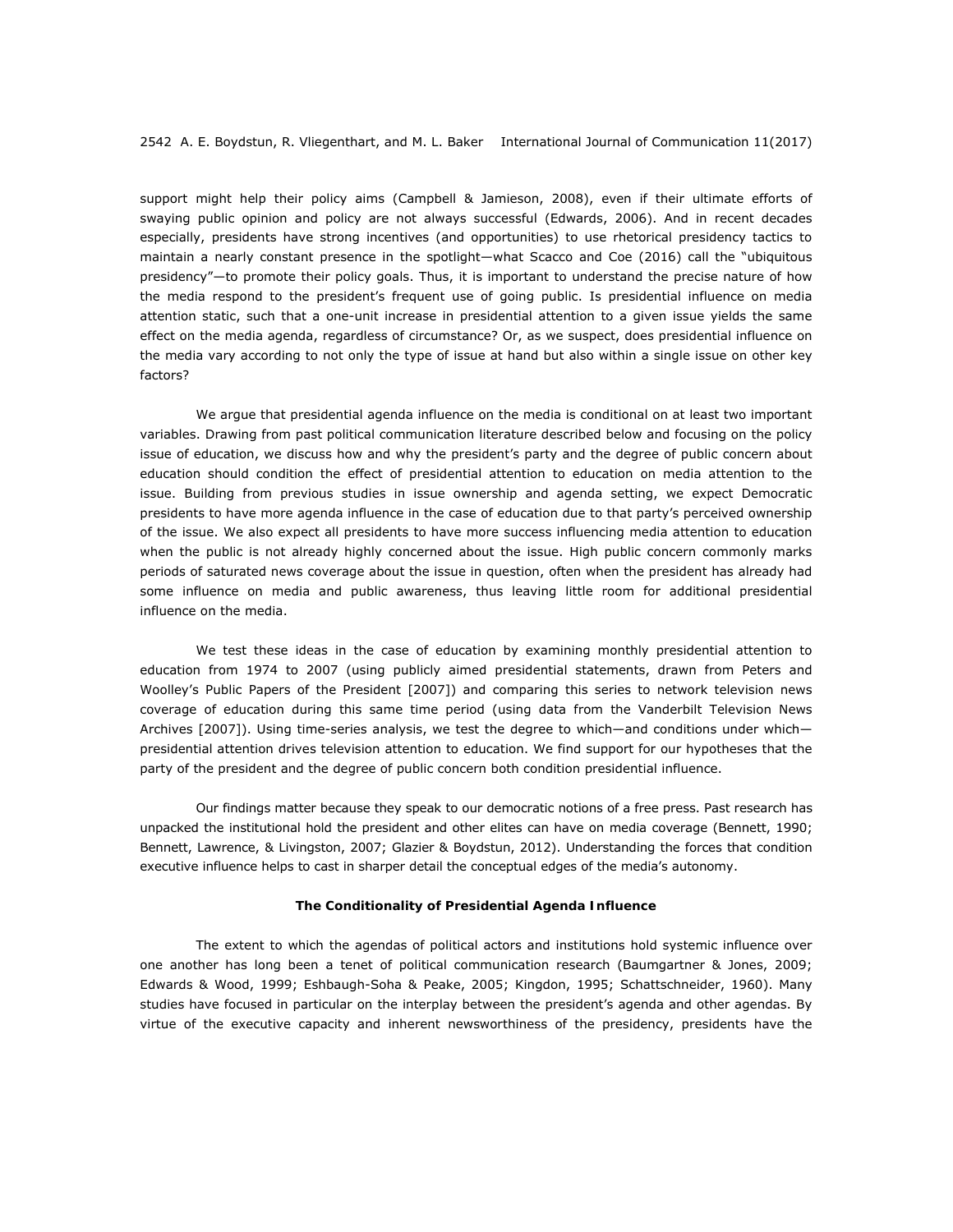potential to wield strong agenda-setting influence in general (Baumgartner & Jones, 2009; Cohen, 1995; Kingdon, 1995; Light, 1999) and on the media in particular (Eshbaugh-Soha & Peake, 2011; Lee, 2014). As Kingdon (1995) surmises, "no other single actor in the political system has quite the capability of the president to set agendas" (p. 23).

Yet many scholars also point to the conditional nature of the president's agenda-setting powers (e.g., DiMaggio, 2015; Entman, 2003; Peake & Eshbaugh-Soha, 2008), in line with other work showing the conditional nature of agenda influence between, say, public opinion and presidential policy making (Canes-Wrone & Shotts, 2004) or media attention and government attention (Walgrave & Van Aelst, 2006). As described below, past studies suggest that presidential agenda influence should vary both (1) across issue type and (2) according to key contextual variables within a given issue. Although we are interested in both forms of conditionality, our study focuses on the latter form, examining factors that condition the president's agenda influence on media attention to a particular policy issue.

#### *Conditionality Across Issues*

Scholars have long known that the politics of agenda influence vary by policy type (Gormley, 1986; Lowi, 1972). Several U.S. studies have investigated how the president's agenda influence varies across policy issues (Edwards & Wood, 1999; Eshbaugh-Soha & Peake, 2004; Hill, 1998; Lowi, 1972; Peake & Eshbaugh-Soha, 2008; Wood & Peake, 1998). Generally, the media and the president appear to exert mutual agenda influence on each other, but the directions and level of influence vary by issue. In examining presidential influence on media attention in particular, scholars have found that presidential influence is different for domestic versus foreign policy issues; presidents have the ability to shape media attention in the case of foreign policy issues (DiMaggio, 2015; Entman, 2004), but they tend to have a greater degree of agenda influence over the media in the case of domestic issues (e.g., Edwards & Wood, 1999).

Within domestic policy issues, scholars have found additional factors of between-issue variance in the degree of presidential agenda influence on the media. For example, Eshbaugh-Soha and Peake (2004) find that although presidential attention has a unidirectional influence on media attention in the case of clean air policy, the direction of influence reverses in the case of domestic farm policy; in the case of civil rights, the relationship is mutually reinforcing. And Wanta and Foote (1994) find that presidents have a weaker influence on media attention for issues on which other sources offer detailed information (e.g., economic issues).

Studies have considered why the degree of presidential influence might vary between foreign and domestic issues and, within the domain of domestic issues, by the specific issue at hand. For example, presidents may have more influence on the media in the case of more salient issues (e.g., clean air policy and civil rights) because news outlets tend to cover these issues episodically (Boydstun, 2013). By contrast, complex issues (e.g., domestic farm policy) do not lend themselves to presidential influence on the media because news outlets tend to pick up on complex issues only during tumultuous events, to which the president has an obligation to react (Eshbaugh-Soha & Peake, 2004). Additionally, each president's specific policy agenda affects these interinstitutional agenda-setting relationships. Presidents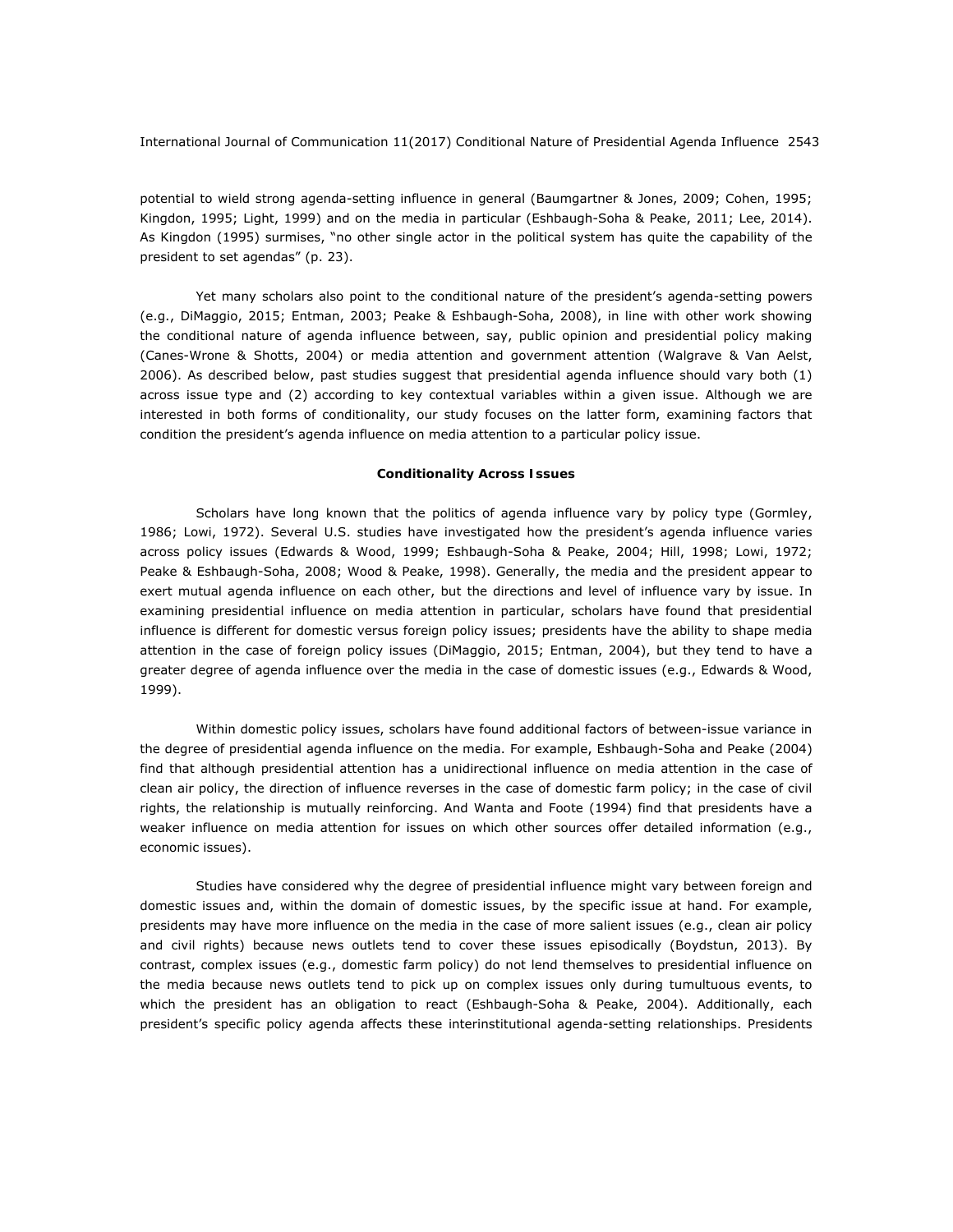may be more easily influenced by media attention concerning issues they deem especially important (Edwards & Wood, 1999). That said, a president may have "the best chance of increasing the media's attention" (Eshbaugh-Soha & Peake, 2004, p. 177) to a policy issue if it was not already in the news.

#### *Conditionality Within Issues*

Turning to the focus of our study, scholarship on issue ownership (e.g., Petrocik, Benoit, & Hansen, 2003) and agenda influence (e.g., Eshbaugh-Soha & Peake, 2011) points to variables that might affect presidential influence on media attention within a given issue. Most prominent among these variables are issue ownership and public concern.

Although the nature of agenda influence varies across issues, as discussed, we expect that the conditioning roles of issue ownership and public concern apply across most issues. We focus on the issue of education to guide our discussion and empirical analyses of these conditional effects. Working with a single policy issue necessarily limits the generalizability of our study, but it allows us to perform a detailed test of our hypotheses. We pick education as our issue of study because it offers an excellent test case for our hypotheses regarding issue ownership and public concern. Unlike many issues, the partisan "ownership" of education is clear, thus allowing a clean test of our hypothesis that a president whose party owns the issue at hand will have a stronger influence on media attention to that issue. Obviously, it would be exciting to test this hypothesis across multiple issues, including Republican-owned issues. But our study marks an important first step in establishing the validity of our hypothesis. And with regard to our hypothesis that presidential agendas' influence on the media will be weakened when the public is already highly concerned about an issue, education serves as a tough test case because it is a (relatively) lowsalience domestic issue.<sup>5</sup> Yet unlike other low-salience issues we might examine (e.g., agriculture), education is unquestionably an issue of value to citizens and politicians alike. The fact that education is rarely cited as the most important problem (MIP) facing the nation by more than 3% of people surveyed does not mean Americans do not care about education; it only means that, relative to other perceived problems, education does not tend to be at the top of the list. Finally, Graham (2005) argues that changes in education policy are driven by political power and agenda control. Thus, testing the idea that the president's ability to turn media attention toward education policy is conditioned by both the president's party and the level of public concern has important practical implications for an important issue that affects all Americans.

In the sections that follow, we focus on two variables that we expect to condition the president's ability to influence the amount of television coverage devoted to education.

<sup>&</sup>lt;sup>5</sup> According to Gallup's "most important" problem measure coded by Policy Agendas Project topics (see http://www.comparativeagendas.net/us) and analyzed by month with missing month values imputed, between 1974 and 2007 education was cited as the most important problem facing the nation by an average of 2.7% respondents (standard deviation = 3.0%). Of these monthly Gallup values, nearly a quarter (22.3%) contained no respondents who identified education as the most important problem facing the country. In nearly half the months (45.8%), fewer than 1% of respondents named education the most important problem.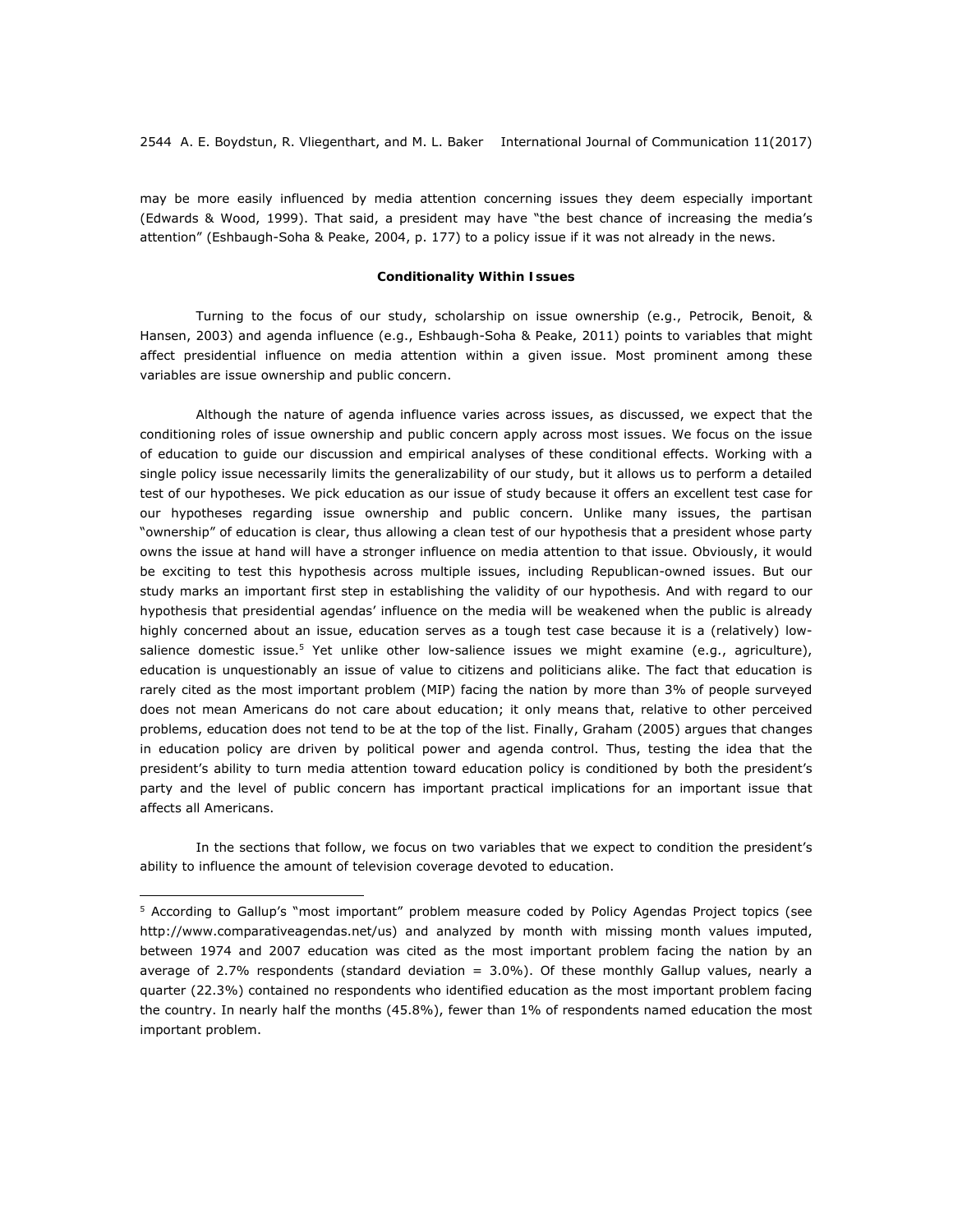#### *Presidential Party as a Conditioning Variable*

Presidents' party affiliations should affect their ability to influence the media agenda. In general, media responsiveness to presidential attention to an issue should depend in part on the degree of association or competency the president—by virtue of party affiliation—is perceived as having on that issue in the eyes of the public; that is, whether the president's party owns the issue (Petrocik, 1989; Petrocik et al., 2003; Walgrave, Lefever, & Tresch, 2012). It thus makes sense that the media would give more attention to presidential discussion of an issue when the president has perceived ownership of that issue, since news outlets have incentives to produce news that resonates with consumers' understanding of the political world (Hayes, 2008). Past studies have suggested that a president's agenda-setting influence on the media is stronger for issues owned by the president's party (Cummins, 2010; Eshbaugh-Soha & Peake, 2011; Holian, 2006), though this notion has never been tested in the direct form we offer here.

In the case of education, Petrocik et al. (2003) argue that the issue is unequivocally owned by the Democrats. Although politicians from both sides of the aisle speak about education, the public views Democrats as being better suited to handling the issue. The notion that Democrats own education is supported by Lakoff's (2014) discussion of education as a powerful issue signaling freedom and empowerment, placing it squarely in the liberal ideological camp. In some instances, deep-rooted stereotypes about issue ownership among the public may even make it counterproductive for Republican presidents to rely on education as a platform issue (Norpoth & Buchanan, 1992). Given that Democrats are perceived as being more closely associated with education, we suspect that the party of the president conditions presidential influence over television news coverage of education.

*H1: The president's attention to education will have a stronger effect on television attention to education when the president is a Democrat.* 

#### *Public Concern as a Conditioning Variable*

Past studies have pointed to public concern as an important element in shaping the ability of policy agendas to influence one another (Edwards & Wood, 1999; Eshbaugh-Soha & Peake, 2011; Iyengar & Simon, 1994; McCombs, 2004). Of particular relevance, Eshbaugh-Soha and Peake (2011) show that presidents have a greater influence on public opinion (via the media) when the public does not have a strong preexisting interest. Yet no studies have directly tested whether public concern conditions presidential agenda-setting influence on the media. We contend that the president's influence on media attention to a given issue differs depending on the extent to which that issue is already on the public's radar. We might expect that when an issue is high on the public's list of most important problems, the president would have an easier time driving media attention to the issue. Indeed, the president may even be able to incite public concern over an issue, driving media coverage in turn (Cohen, 1995).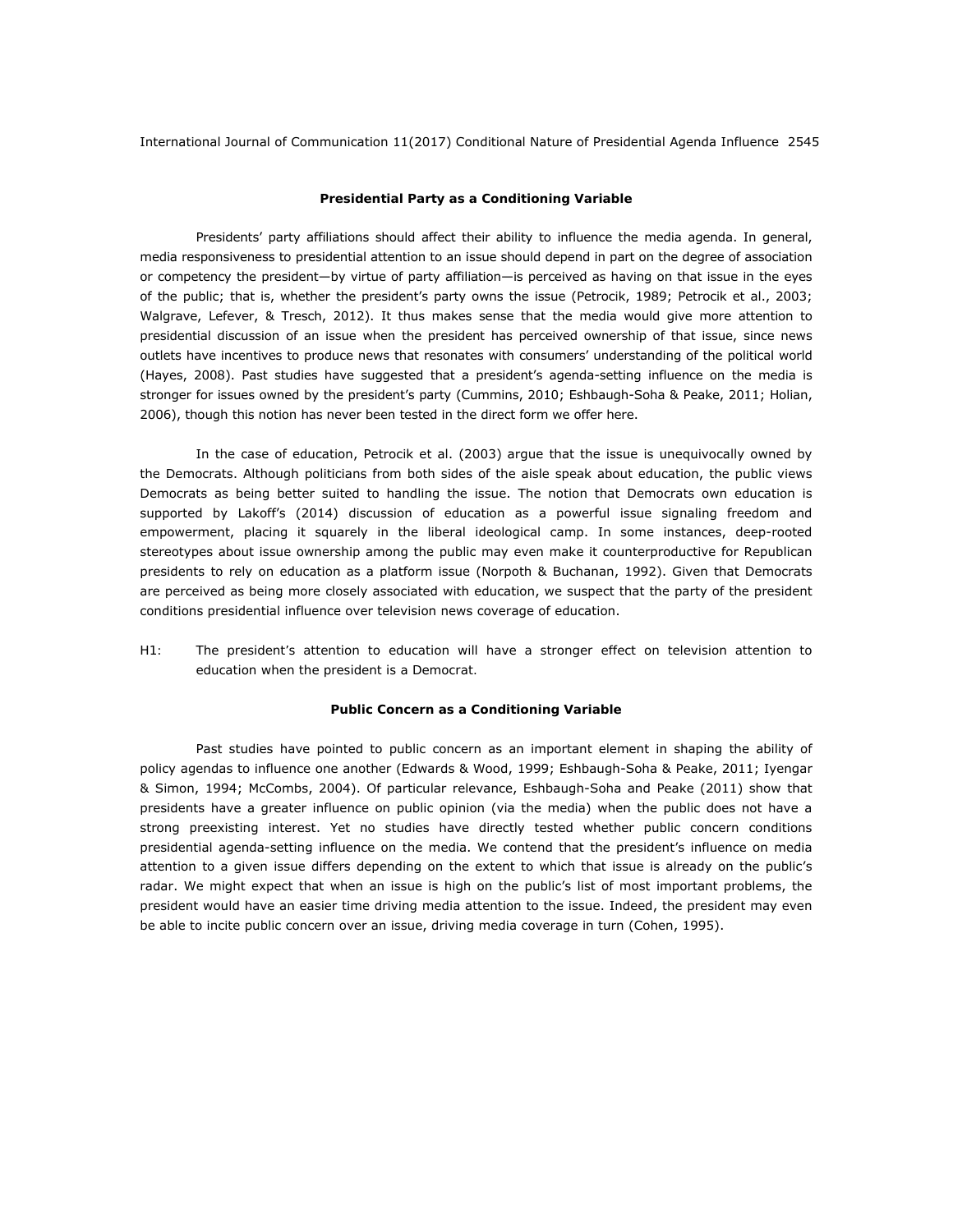However, in the case of issues of relatively low salience, such as education, we expect public concern to mitigate the president's agenda influence on the news.<sup>6</sup> Education is a topic that resonates with most Americans in some form, but it tends to fly under the radar of most Americans' top policy concerns.<sup>7</sup> When education does become a "hot" item of public concern, this concern by itself helps spur media attention to the issue (Boydstun, 2013; Gans, 2004; Hamilton, 2004; Hoskins, McFayden, & Finn, 2004). Often, such surges in public concern for low-salience issues occur in the wake of focusing events (Birkland, 1997; Birkland & Lawrence, 2009). Existing high levels of public concern about otherwise lowsalience issues tend to coincide with media agendas already saturated with attention to that issue, thereby making presidential attention redundant (Hilgartner & Bosk, 1988). In this saturated media environment, the president's influence should be smaller.

Importantly, our expectation that public concern negatively conditions the president's influence on media attention to an issue like education does not suggest that public concern to the issue thwarts presidential agenda influence. Rather, public concern about an issue often follows presidential attention to that issue (Peake & Eshbaugh-Soha, 2008). Thus, those periods when high public concern moderates the president's influence on the media are often markers of the president's earlier influence. In this way, public concern is a conditioning variable that helps explain variance in the degree of directly measurable president-to-press influence.

*H2: The higher the percentage of Americans who list education as the most important problem facing the country, the weaker the influence of the president's attention to education will be on television attention to education.* 

#### *Additional Considerations*

Institutional agenda setting is a complicated process and difficult to capture through a few variables. We discuss two additional considerations that, while not included in our analysis, are important components of presidential influence on the press: events and framing.

*Events.* Events can play a pivotal role in shaping media attention to issues in general, and the degree (and direction) of influence of the president on the media in particular (Bennett et al., 2007; Edwards & Wood, 1999; Lawrence, 2001). An ideal model of the effects of presidential attention to education on news coverage of education would account for events in some fashion. In the case of our study, such a model would control for variance in the underlying "severity" of education as a policy need, as well as any key events that would help explain sudden shifts in attention to the issue (Birkland, 1997). For example, we might control for high school dropout rates as an indication of the pressing need for education reform.

 $6$  For example, issues that routinely capture less than 5% of the public's (MIP) concern.

 $<sup>7</sup>$  In fact, few issues are consistently on the public's "most important" radar. For comparison, the monthly</sup> Gallup series, 1974–2007, exhibits the following averages, according to data coded by Policy Agendas Project topic (Baumgartner & Jones, 2007): environment, 1.2%; education, 2.7%; energy, 3.0%; health, 6.1%; defense, 8.8%; crime, 9.8%; economy, 38.0%.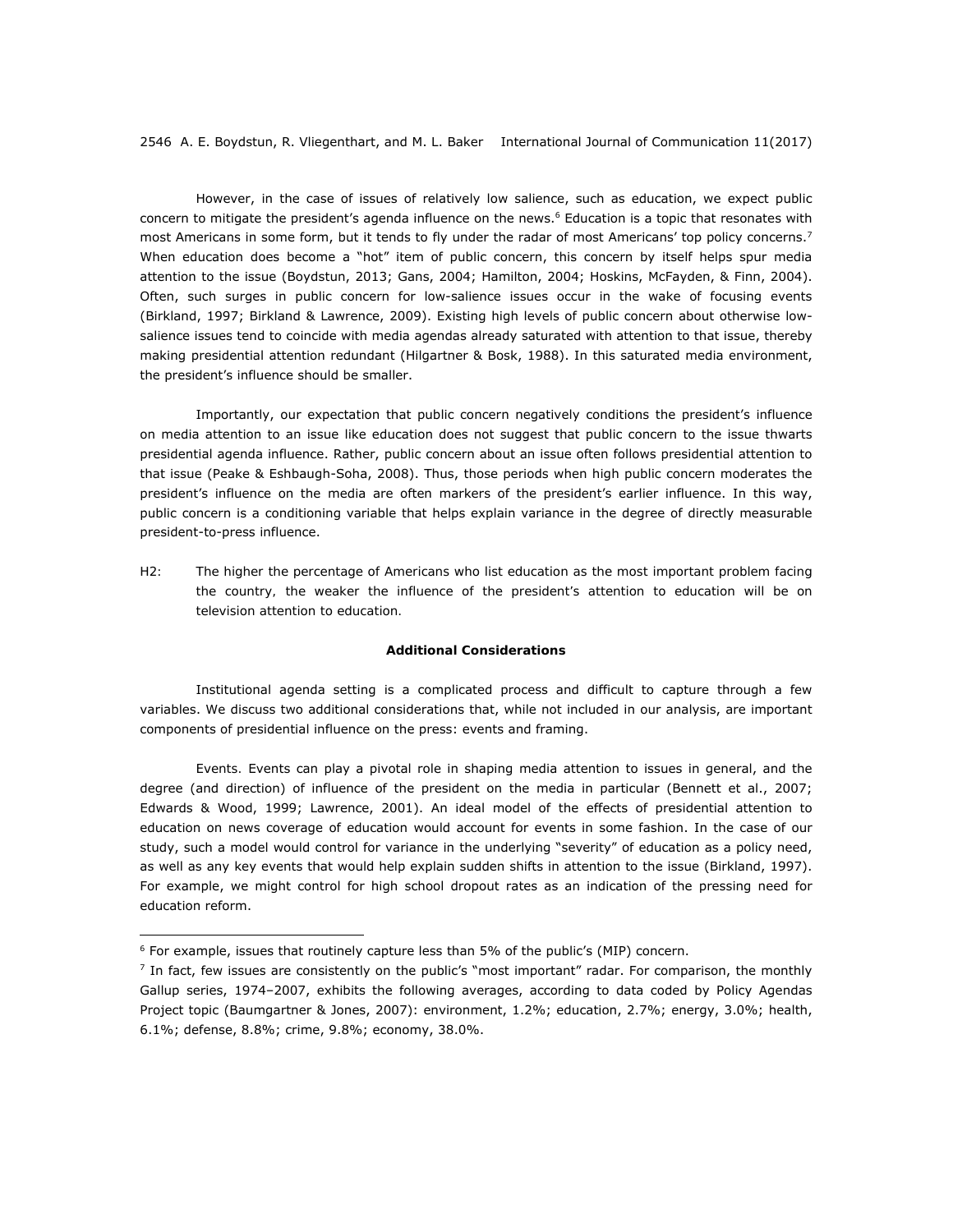However, in line with Edwards and Wood (1999; who do not control for events in their examination of education), we do not include a measure of events in our model for three reasons: one pragmatic and two theoretical. Practically speaking, the most obvious measures of events—for example, dropout rates—would not provide consistent proxies of the underlying need of education policy over time, both due to underlying drift in educational benchmarks over time (changes in standardized tests and grade inflation are just two examples) that likely influence dropout rates and because the economic and social buying power of a high school diploma has sharply declined (Greenstone & Looney, 2011; Ziomeck & Sveck, 1995).

*Issue Framing.* This article focuses on the attention that the president and the media devote to an important issue in American politics. Of course, beyond the levels of attention each agenda pays the issue, there are many other, more detailed characteristics of attention that might be relevant. Scholars have shown that the *framing* of an issue is important to consider when studying the interaction between politics and media (Entman, 2007; Kriesi & Hänggli, 2010), including the flow of information between the executive and the media (Entman, 2003). For example, the framing literature suggests that media attention is more likely to be drawn to an issue when the issue is discussed using social frames (Goffman, 1974), thematic frames (Iyengar, 1991), metaphorical frames (Benoit, 2001), or frames that reinforce people's view of the status quo (Bolsen, Druckman, & Cook, 2014). Although an examination of presidential (and media) framing of education is beyond the scope of this article, the framing literature supports our contention that (political and media) attention to an issue like education is a prerequisite for policy change (Jones & Baumgartner, 2005) and public opinion change (McCombs & Shaw, 1972).

#### **Data and Method**

We employ the following measures, using a monthly level of analysis, 1974–2007.

#### *Presidential Attention*

Presidential attention to an issue can be measured in many ways. Some researchers use State of the Union or other national addresses (Cohen, 1995; Peake & Eshbaugh-Soha, 2008). Other scholars argue that the Public Papers of the President, containing all public statements made by the president, is a superior manner to measure presidential attention because it provides a more accurate, fine-grained depiction of the president's agenda (Edwards & Wood, 1999; Eshbaugh-Soha & Peake, 2004). Drawing on this rationale, we use the Public Papers of the President, as archived at UCSB. Because our aim is to examine the effects of the president going public about education on media attention to education, we categorized (manually) all presidential papers from the UCSB archive into two categories: publicly aimed (e.g., national televised addresses, State of the Union speeches) and intergovernmental (e.g., letters to Congress, internal memoranda). Following Eshbaugh-Soha (2016), we employ only the publicly aimed statements in our measure of presidential attention to education. Thus, we measure presidential attention to education by counting the frequency of words related to education used in the president's publicly aimed statements each month. $8$  Our list of keywords draws on past work by Edwards and Wood (1999),

<sup>&</sup>lt;sup>8</sup> Using the full set of papers yields the same results (see the Appendix).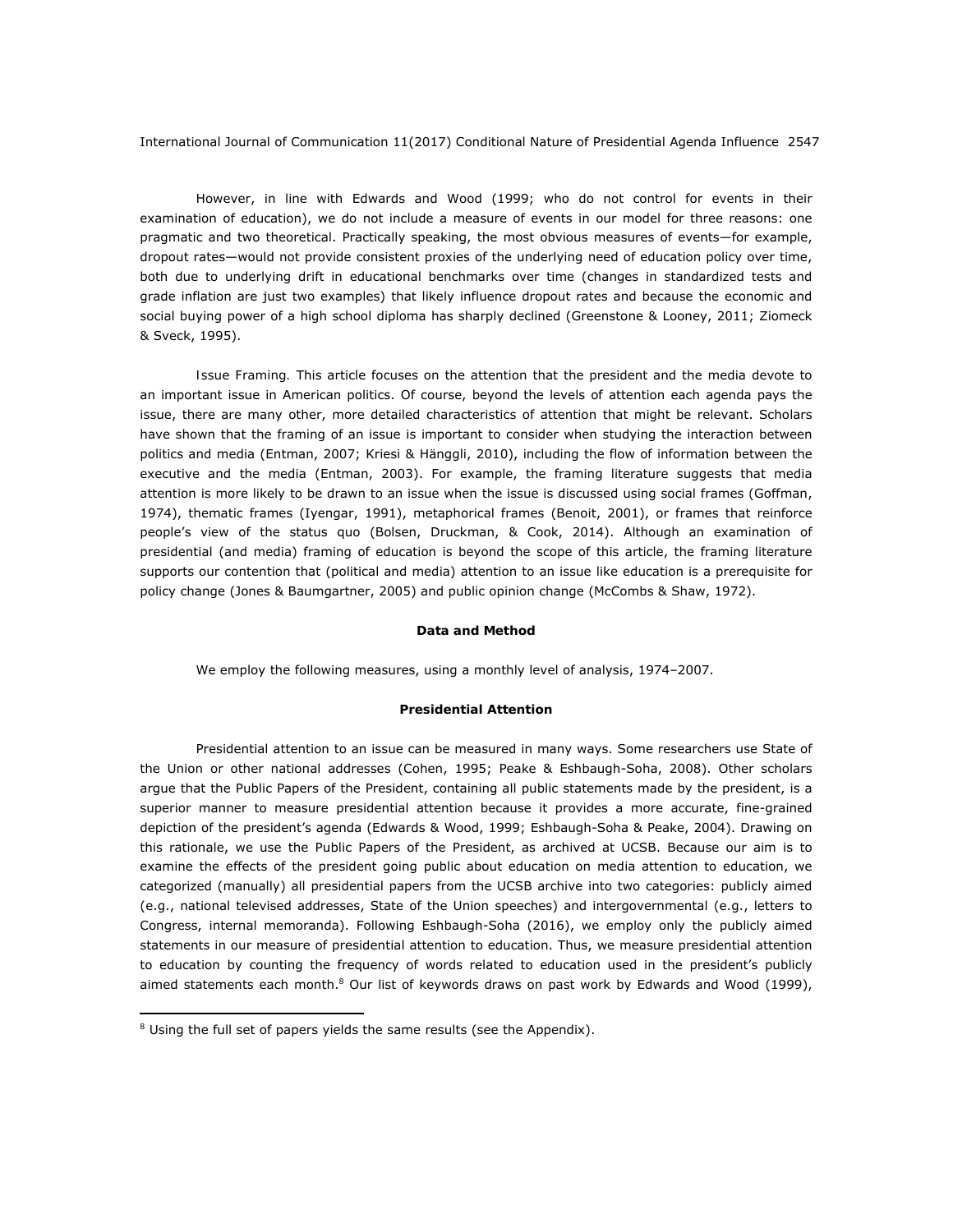but was refined to maximize accuracy based on a series of validity tests (see online Appendix for a complete list of keywords and description of our process).<sup>9</sup> These validity tests allowed us to account for the evolution of education policy terminology over time.

We employ the total number of words referring to education per month.<sup>10</sup> Figure 1 shows our presidential attention measure over time. As face validity of this measure, we see the tallest spike in this series surrounding the presidential election of 1996; President Clinton made education a key part of his reelection campaign platform that year, laying the groundwork for his call for a "national crusade for education standards" (Clinton, 1997) in his second term—but using rhetoric criticized as being "hollow" (Shapiro, 1998, pp. 45–50). The second tallest spike is in early 2001, when newly elected President Bush introduced his No Child Left Behind policy initiative, calling education his "top priority" (Bush, 2001).



*Figure 1. Media attention, presidential attention, and public concern to education. For reasons of clarity, series are presented as four-month moving averages.* 

<sup>9</sup> Our Supplementary Online Appendix can be found by going to http://www.amber-boydstun.com.

 $10$  We use the word as the unit of analysis to account for important variance in the volume of presidential attention. For example, a statement containing 100 references (i.e., words) related to education represents a much stronger agenda cue than a statement mentioning the word *education* once in passing.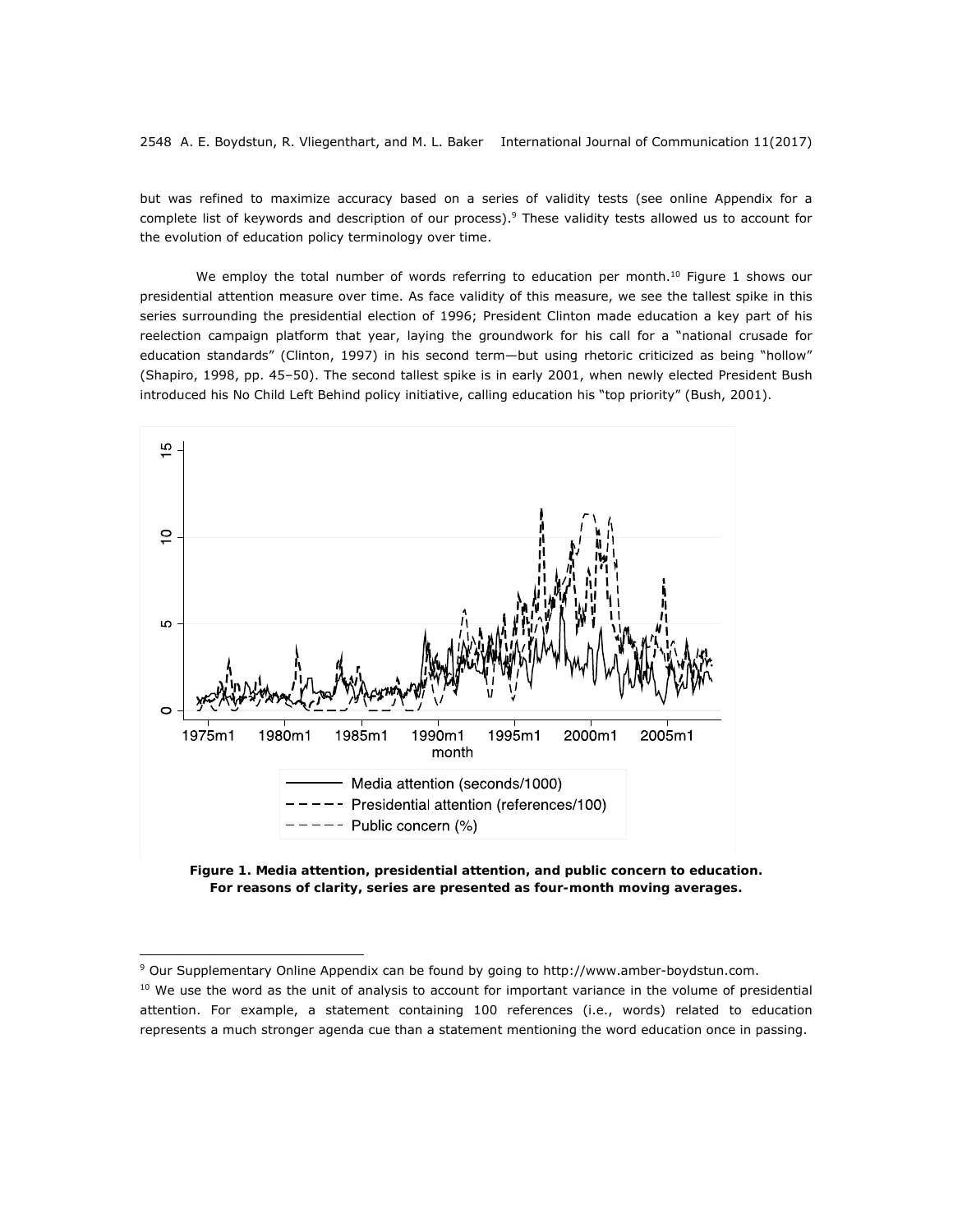#### *Media Attention*

We measure media attention to education using television news, following recommendations of scholars before us (e.g., Eshbaugh-Soha & Peake, 2004). Certainly, this measure is not ideal. In today's world, we would prefer to measure media attention through an integrated index of television, print, and online (including social media) attention. However, our goal is to identify the most stable, consistent measure possible for capturing the rise and fall of mainstream media attention over our period of study, 1974–2007. Throughout this time period, television has remained the most popular medium by which the American public receives news, thus allowing us to capture the pulse of national awareness to education (Iyengar & Kinder, 2010; Prior, 2007). And while public reliance on television has shifted as more Americans turn to online news, the political communication pathway of interest here is from the president to the public, via the media. For this pathway, television is the most reliable medium for presidents to communicate their messages to the public (Farnsworth, 2015). Whereas public attention to newspapers has declined, nightly television news remains, as Edwards and Wood (1999) put it, "the most important frequently watched (news) source" (p. 12). Farnsworth and Lichter (2005) echo this point in their discussion of the pivotal role legacy television news outlets have played in spanning the distance between the presidency and the public, in concert with (but with larger audiences than) legacy newspapers. As they say, "newer media sources, including twenty-four hour cable news, the Internet, and a revived talk radio, have not displaced the old" (p. 142).

Specifically, we use the Vanderbilt Television News Archives to locate stories relevant to education, again using a sophisticated keyword search to identify segments related to education.<sup>11</sup> Because the division of the news archives into discrete segments allows us to isolate the coverage to a specific issue like education, we calculated media attention not using word frequencies, but rather the number of seconds ABC, CBS, and NBC dedicated to segments containing education-related words each month. Our media attention measure is shown in Figure 1. The tallest spike comes in early 1998, due largely to attention given to President Clinton's education initiatives. Although Clinton did not push the topic as strongly in 1998 as he did in 1997 relative to the rest of his agenda, education was a key agenda item in White House efforts to shift attention away from Monica Lewinsky and was central in his State of the Union address just 10 days after the Lewinsky scandal broke (Clinton, 1998; Owen, 2000). In addition to buzzing about the scandal, the media did pick up on the topic of education.

#### *The Party of the President*

We code Democratic president as 1 if the president in a given month was a Democrat, and 0 otherwise.

<sup>&</sup>lt;sup>11</sup> See Appendix for keyword details.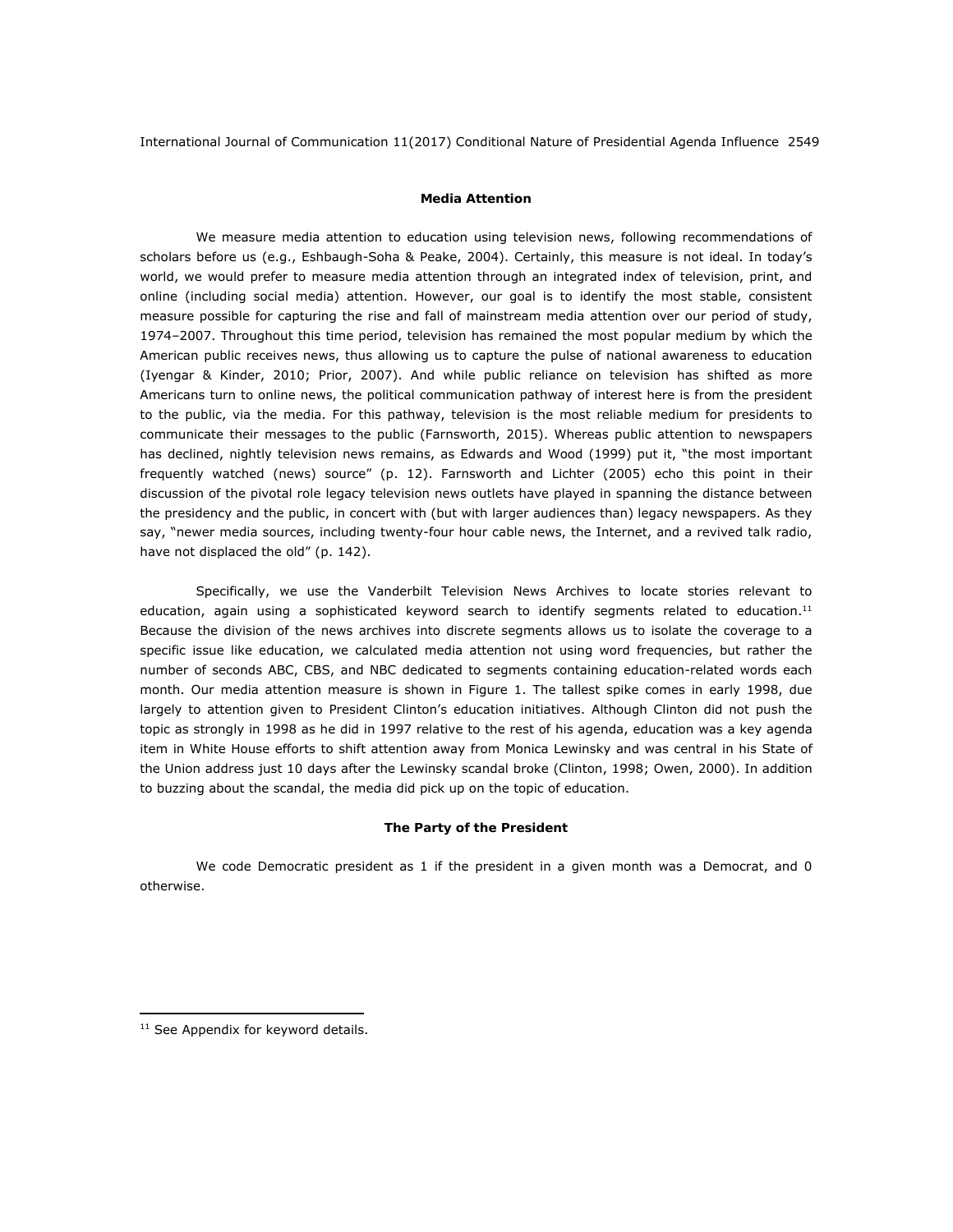#### *Public Concern*

We measure public concern using aggregate public opinion responses to Gallup's open-response MIP question: "What do you think is the most important problem facing this country today?" These openresponse answers have been categorized according to the Policy Agendas Project topic coding scheme (see http://www.comparativeagendas.net/us), which includes education as a discrete topic area.

Gallup conducts this poll on average every month. In most months, a single survey is conducted, and so we use the observation for that month. In rare cases, two or more surveys are conducted in a single month, in which case we average the survey results to produce that month's observation. In the very rare cases when Gallup skips a month or more, we impute the observation for that month by averaging the surrounding months. Thus, our measure of public concern is the proportion of Gallup respondents who identify education as the most important problem facing the country that month. Theoretically, scores range from zero (no respondents indicate education as their MIP) to 100 (all respondents indicate education), although Table 1 shows that the percentage of Gallup respondent's who cite education as the most important problem never exceeds 15%. Figure 1 also shows this public concern measure surging most notably in 1999 for an extended period following the Columbine High School shootings.

The MIP series is certainly not perfect (Wlezien, 2004, 2005). Gallup has employed variations in question wording over time; the Policy Agendas Project data set contains only variants of the root question listed above, but subtle variations remain and are not distinguished in the series. The standard question asks respondents to identify the most important problem, thereby limiting the usefulness of the series as a measure of public awareness or interest in issues, and the series is compiled based only on each respondent's top response. Thus, although education probably matters a lot to most Americans, this importance is not reflected in the generally low percentage of Americans citing it as the most important problem. Nevertheless, the MIP measure remains the best available and most widely employed proxy of the public agenda (Graefe & Armstrong, 2012; Jones, Larsen-Price, & Wilkerson, 2009; Soroka, 2003). The Policy Agendas categorization of the MIP education responses also comports well with the presidential and media data series we employ.

Table 1 provides descriptive statistics for our dependent and independent variables. We see that both the president and the media pay quite a bit of attention to the issue of education, with monthly averages of 365 words and 1,883 seconds, respectively. In both instances, the standard deviation is considerable. In 35% of the months included in the analysis, there was a Democratic president in office. As already mentioned, education tends to rank as a relatively minor concern to the U.S. population: From 1974 to 2007, on average, 2.7% of the population mentioned it as the most important problem facing the nation. Table 1 shows that education is higher on each of the three agendas during Democratic presidencies than during Republican presidencies during this time period. Democratic presidents, on average, devote more attention to education; and the media tends to pay more attention to education and the public tends to consider education a more important issue during these administrations. Mean comparisons show that differences between Democratic and Republican control of the White House are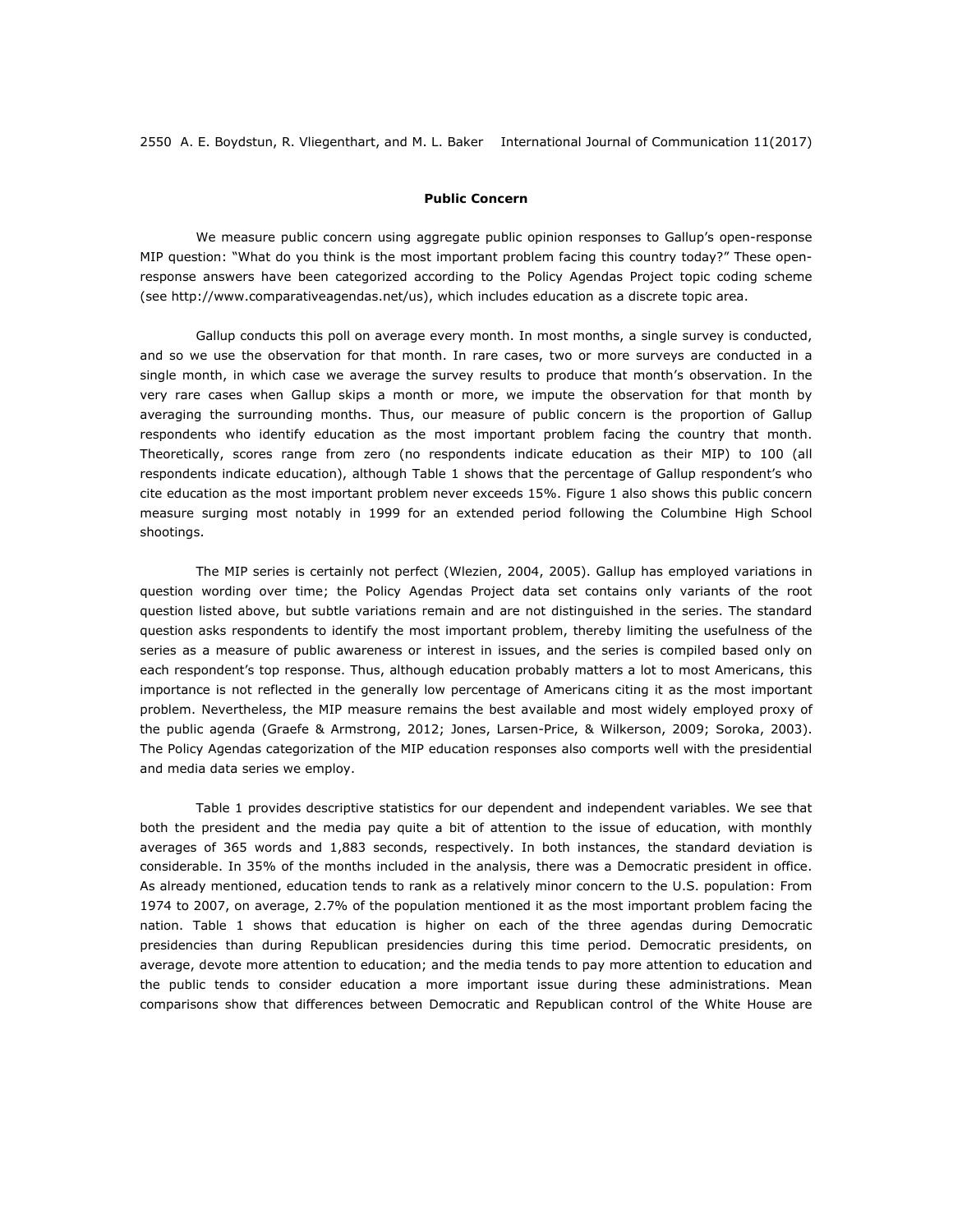statistically significant for all three agendas. As Figure 1 shows, there is considerable variation in each of the variables over time and they have similar pathways. All three peak in second half of the 1990s.

| Table 1. Descriptive Statistics.              |     |          |          |        |           |  |  |  |  |
|-----------------------------------------------|-----|----------|----------|--------|-----------|--|--|--|--|
| Variable                                      | N   | Mean     | SD       | Min    | Max       |  |  |  |  |
| Overall                                       |     |          |          |        |           |  |  |  |  |
| Media attention (television seconds)          | 408 | 1,882.72 | 1,652.06 | 0.00   | 14,140.00 |  |  |  |  |
| Presidential attention (words)                | 408 | 288.04   | 286.31   | 4.00   | 1,574.00  |  |  |  |  |
| Democratic president $(1 =$ Democrat)         | 408 | 0.35     | 0.48     | 0.00   | 1.00      |  |  |  |  |
| Public concern (percentage of<br>respondents) | 408 | 2.66     | 3.05     | 0.00   | 14.69     |  |  |  |  |
| Democratic presidents                         |     |          |          |        |           |  |  |  |  |
| Media attention (television seconds)          | 144 | 2,335.83 | 1,928.89 | 270.00 | 14,140.00 |  |  |  |  |
| Presidential attention (words)                | 144 | 441.09   | 371.82   | 17.00  | 1,574.00  |  |  |  |  |
| Public concern (percentage of<br>respondents) | 144 | 4.13     | 3.73     | 0.00   | 11.40     |  |  |  |  |
| Republican presidents                         |     |          |          |        |           |  |  |  |  |
| Media attention (television seconds)          | 264 | 1,635.56 | 1,423.70 | 0.00   | 11,070.00 |  |  |  |  |
| Presidential attention (words)                | 264 | 204.56   | 178.49   | 4.00   | 965.00    |  |  |  |  |
| Public concern (percentage of<br>respondents) | 264 | 1.86     | 2.23     | 0.00   | 14.70     |  |  |  |  |

#### *Model*

Our variables are available for the period between January 1974 and December 2007, ranging from the end of Nixon's presidency through the penultimate year of G. W. Bush's second term. Our main purpose is to improve on what we already know about the relationship between the president and the press. Previous studies have used vector autoregression (VAR) analysis to establish the existence of causal relationships. We started with a monthly level VAR analysis that shows that Granger-causing relationships exist between president, media, and public (see the Appendix for results). Here, we move beyond VAR analysis to look at what happens when we focus only on how the effects of presidential attention on media attention are conditioned by two key variables, namely, Democratic president and public concern. Because these conditioning effects cannot be tested within the VAR-framework, for our main analysis we rely on an autoregressive integrated moving average (ARIMA) modeling approach (Box & Jenkins, 1970). Using the ARIMA framework allows researchers to determine the size of an effect that an independent variable has on a dependent variable (Vliegenthart, 2014). The identification of the baseline model is discussed in the Appendix.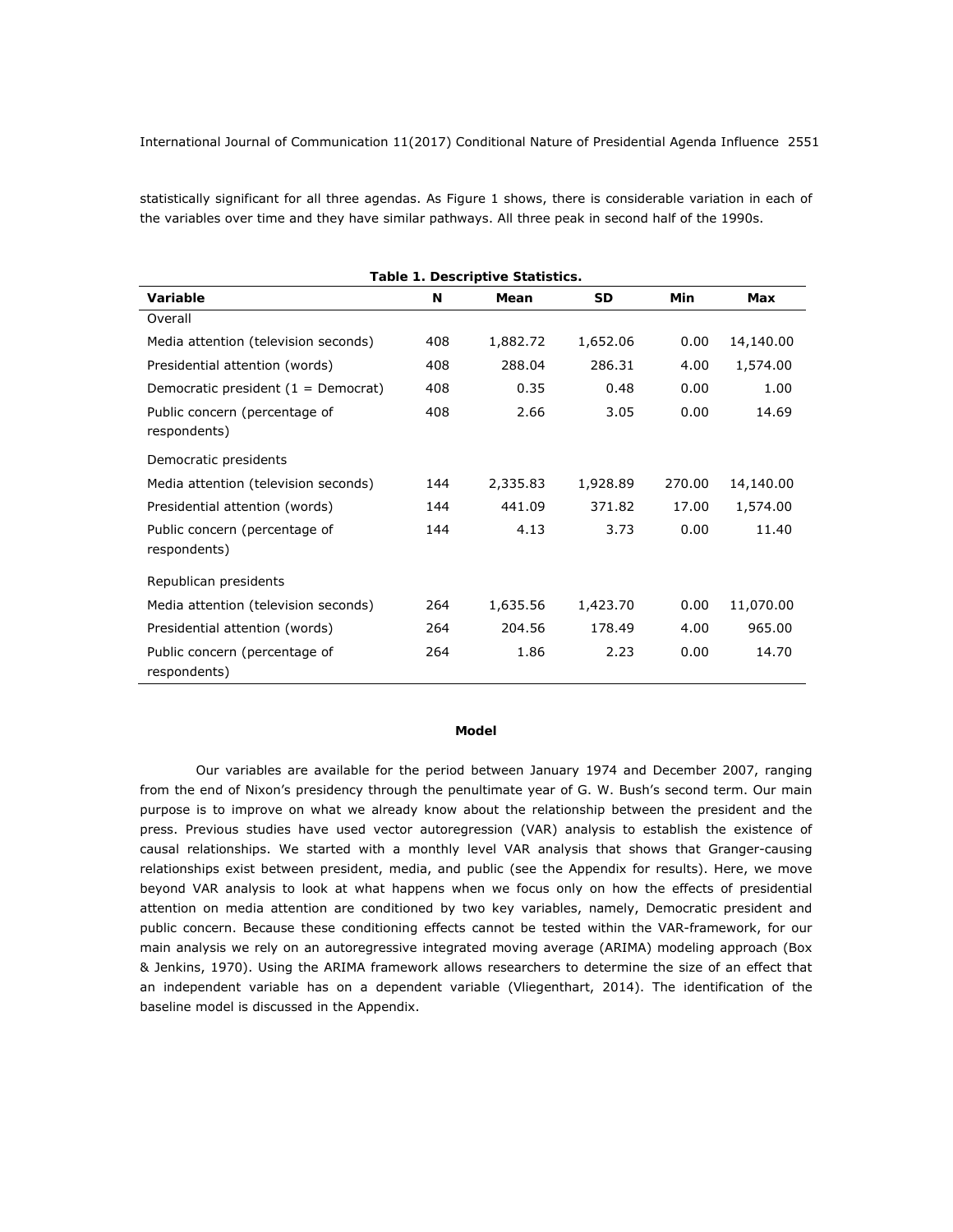The next model we estimate is one that assesses the main effects of presidential attention, Democratic president, and public concern. For all variables, we use lagged values to meet one of the basic requirements of causality—that is, that the cause precedes the consequence. Since we anticipate straightforward linear effects, we do not employ any transfer functions, as often done when, for example, assessing the impact of events in ARIMA models. The final model tests our hypotheses via included interaction terms between presidential attention and public concern, and presidential attention and the party of the president. To find support for H1 (that presidential attention to education will have a stronger influence on television attention when the president is a Democrat), we would need to see a positive and significant coefficient on the interaction between presidential attention and Democratic president. Likewise, to find support for H2 (that presidential attention to education will have a weaker influence on television attention as public concern increases), we would need to see a negative and significant coefficient on the interaction between presidential attention and public concern.

We conducted additional analyses, including several control variables. These variables and the results are discussed in the Appendix. Overall, results do not change with the inclusion of those variables.

#### *Findings*

Model 1 in Table 2 provides the baseline model of our ARIMA analysis, not including any explanatory variables. Model 2 provides an assessment of the main effects. We see that presidential attention has a significant, through modest, effect on media attention. As expected, we also find that media attention is responsive to public concern. Each additional percentage of the population mentioning education as the most important problem results in 137 additional seconds of broadcasting time devoted to the issue. Having a Democratic president does not lead to additional attention for the education issue by itself. Overall, the main effects model is superior to the baseline model (change in log-likelihood is 11.45, with *df* = 3, *p* < .001).

Model 3 in Table 2 offers tests of our two hypotheses by looking at the interactions between presidential attention and Democratic president (H1), and then between presidential attention and public concern (H2). Regarding H1, Model 3 shows we can reject the null of nonconditionality; the influence of presidential attention is indeed larger under the condition of a Democratic president. While each additional word that refers to education in publicly aimed statements of a Republican president has no influence on broadcasting time, for a Democratic president, each additional word corresponds with 2.91 additional seconds of airtime. Although less than three seconds of media coverage may seem tiny, recall that presidents tend to use a lot of words. At an average of 288 presidential words related to education per month (as shown in Table 1), we can roughly think of a Democratic president's attention to education as corresponding with nearly 14 minutes of TV coverage per month, equaling half a standard deviation increase in media attention. And recall from Table 1 that, on average, we see less than 32 minutes of TV attention to education per month. For Republican presidents, referring to education does not make a (statistical) difference in terms of receiving additional airtime for the issue.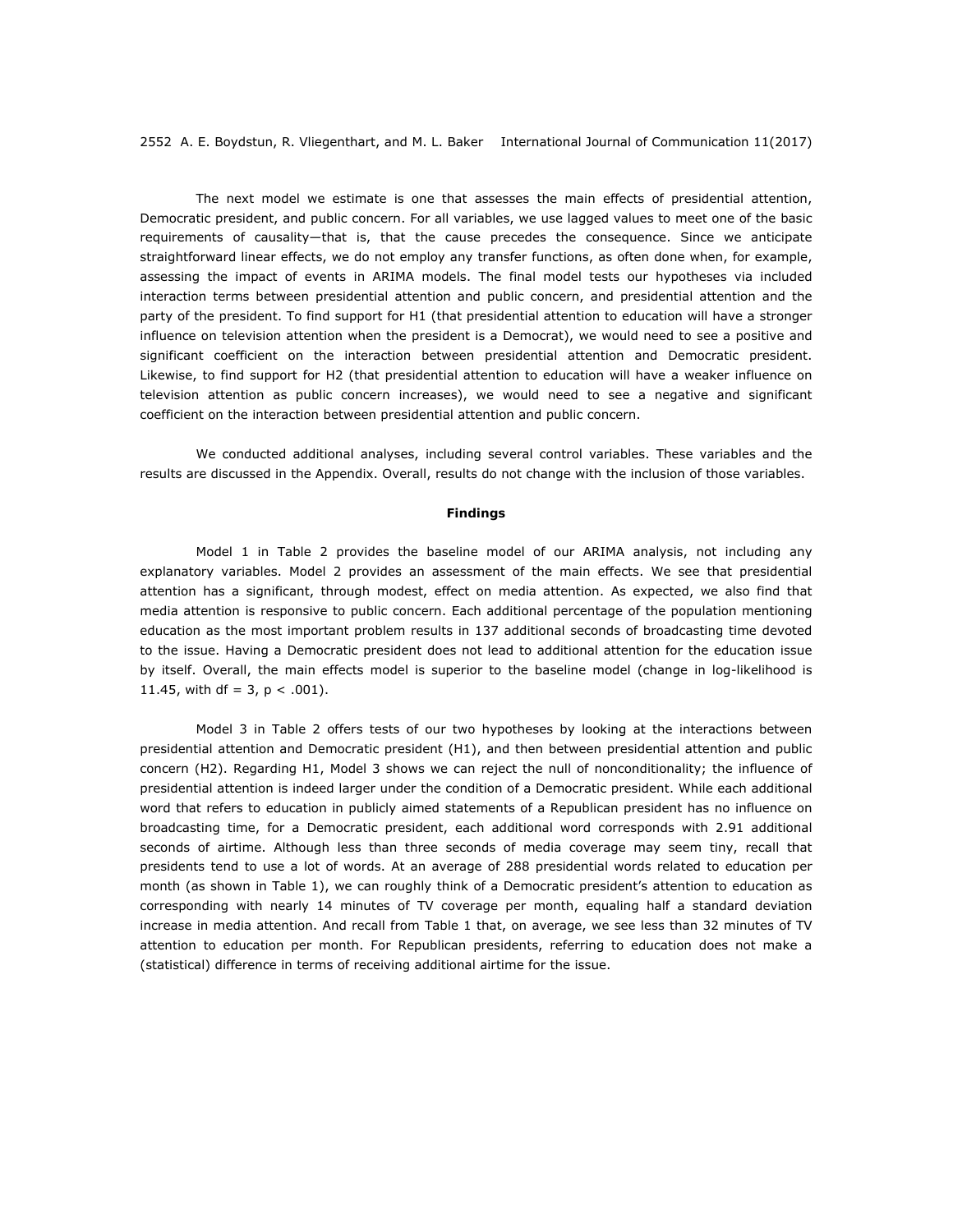|                                  |                     | Table 2. Predicting Media Attention to Education. |                     |  |
|----------------------------------|---------------------|---------------------------------------------------|---------------------|--|
|                                  | Model 1             | Model 3<br>Model 2                                |                     |  |
|                                  | <b>Baseline</b>     | Main effects                                      | Interaction effects |  |
| Presidential attention           |                     | $0.597+$                                          | $-0.138$            |  |
|                                  |                     | (0.352)                                           | (0.743)             |  |
| Democratic president             |                     | 233.5                                             | $-582.9$            |  |
|                                  |                     | (269.9)                                           | (401.4)             |  |
|                                  |                     |                                                   |                     |  |
| Public concern                   |                     | 136.6***                                          | 261.4***            |  |
|                                  |                     | (43.3)                                            | (63.3)              |  |
| Pres. attention* Democratic      |                     |                                                   | $3.047***$          |  |
| president                        |                     |                                                   | (0.922)             |  |
|                                  |                     |                                                   |                     |  |
| Pres. attention*                 |                     |                                                   | $-0.305**$          |  |
| Public concern                   |                     |                                                   | (0.966)             |  |
|                                  |                     |                                                   |                     |  |
| Constant                         | 1869.8***           | 1262.2***                                         | 1336.7***           |  |
|                                  | (218.0)             | (224.1)                                           | (243.8)             |  |
| ARIMA models                     |                     |                                                   |                     |  |
| AR(1)                            | $0.137**$           | 0.0583                                            | 0.0330              |  |
|                                  | (0.0484)            | (0.0512)                                          | (0.0534)            |  |
|                                  |                     |                                                   |                     |  |
| SAR(1)                           | $0.166***$          | $0.104**$                                         | $0.0928**$          |  |
|                                  | (0.0456)            | (0.0447)                                          | (0.0438)            |  |
|                                  |                     |                                                   |                     |  |
| MA(4)                            | $0.113*$            | $0.114*$                                          | $0.0945+$           |  |
|                                  | (0.0490)            | (0.0489)                                          | (0.0506)            |  |
| MA(5)                            | $0.138**$           | $0.0944*$                                         | 0.0506              |  |
|                                  | (0.0463)            | (0.0467)                                          | (0.0462)            |  |
|                                  |                     |                                                   |                     |  |
| MA(7)                            | $0.152***$          | $0.113**$                                         | $0.108**$           |  |
|                                  | (0.0388)            | (0.0403)                                          | (0.0399)            |  |
| Observations                     | 407                 | 407                                               | 407                 |  |
| Log likelihood                   | $-3558.20$          | $-3546.746$                                       | $-3538.927$         |  |
| Ljung-Box Q(20) res              | 36.60 ( $p = .01$ ) | 14.68 ( $p = .79$ )                               | 12.78 $(p=.89)$     |  |
| Ljung-Box Q(20) res <sup>2</sup> | 5.46 ( $p = 1.00$ ) | 5.28 ( $p = 1.00$ )                               | 4.72 ( $p = 1.00$ ) |  |

*Table 2. Predicting Media Attention to Education.*

*Note.* Standard errors in parentheses.  $+p < .10$ ,  $\gamma p < .05$ ,  $\gamma p < .01$ ,  $\gamma p < .001$  (two-tailed tests). Estimations from an ARIMA model with monthly number of seconds of TV as the dependent variable. All independent variables are lagged one month.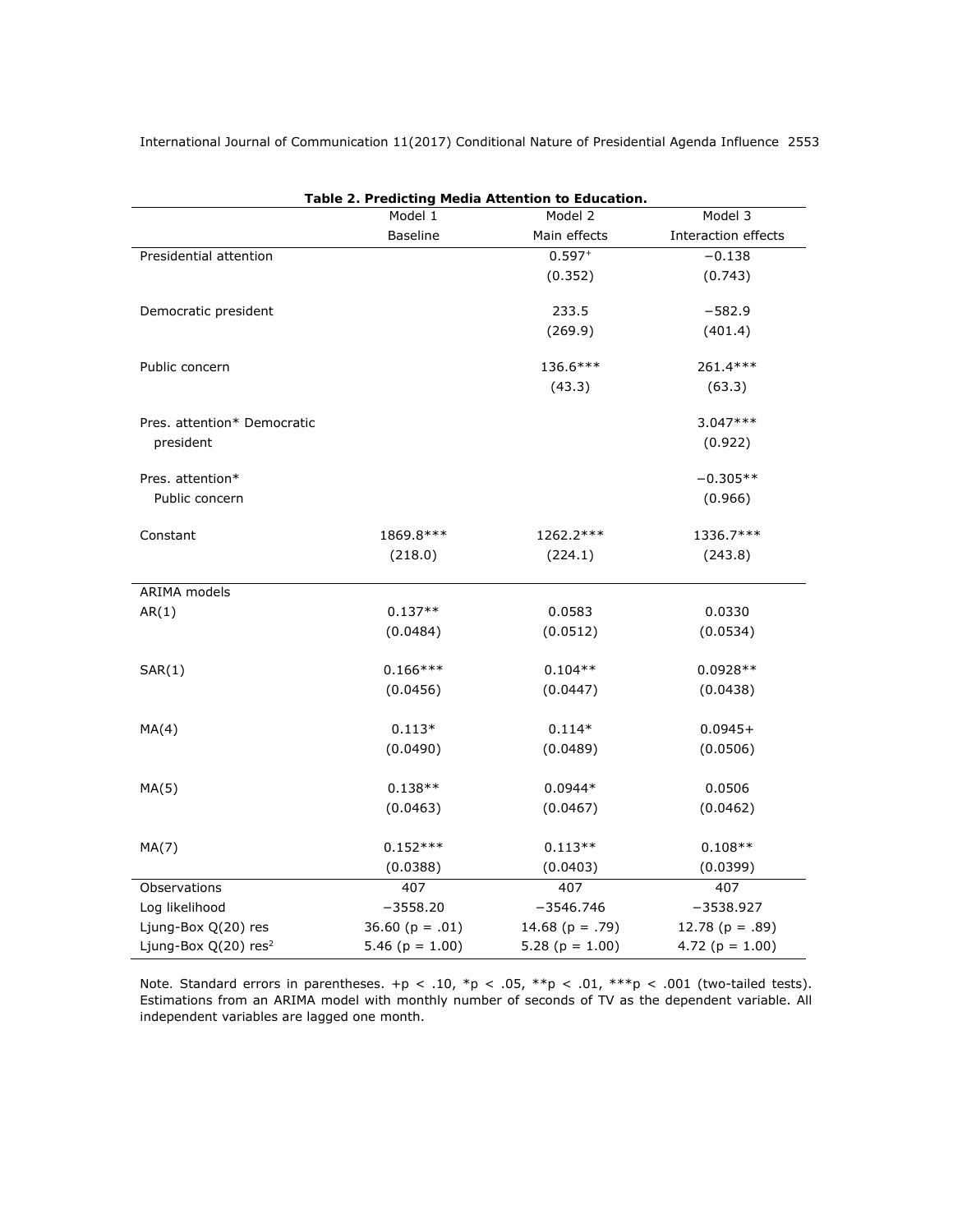H2 is also confirmed: The higher the level of public concern about education, the smaller the influence of presidential attention. With each additional percentage of the population indicating education as the most important problem facing the country, the influence of each presidential reference to education (education-related word) in a publicly aimed statement decreases by 0.305 seconds of television airtime. Again, taking the average amount of attention presidents give to education per month, we can estimate that a shift in public concern from 0% to 5% of the country would decrease the television airtime prompted by the president's words by about 7.3 minutes in a single month. In the scope of television attention across all pressing policy (and nonpolicy) issues, 7.3 minutes can make quite difference for an issue like education—education advocates, certainly, should care about the size of this conditioning effect. We redid the analysis excluding the insignificant AR(1) and MA(5) term from the equation, and the outcomes are substantively identical to the ones presented in Model 3.

#### **Summary and Discussion**

We began our story with an anecdotal puzzle, comparing the attention to education paid by two presidents—Bill Clinton and George W. Bush. While Bush placed a much stronger policy focus on this issue, it was under Clinton's administration that the press picked up more readily on education as a newsworthy issue. Building on past research suggesting as much, we offered a theoretical explanation of this puzzle, namely, the conditional nature of the president's influence on media attention. By virtue of his partisanship, Clinton's ownership of education enhanced the influence of his attention to this issue on corresponding television attention. We also drew our own attention to a key conditioning variable not yet discussed in the context of this specific line of research: public concern. We argued that as the existing level of public concern about an issue like education rises, the media tends to pay increasing attention to that issue irrespective of the president, producing a saturated environment in which presidential influence is muted.

We found support for our expectations regarding the conditioning nature of both these variables—party of the president, and level of public concern—in the case of education. In our time-series models, we found that being a Democrat significantly increases presidential influence on media attention to education, and increased public concern mitigates this influence.

Together, these findings add to our understanding of institutional agenda setting by further delineating the "if X, then Y" nature of the president's agenda influence on the media. The conditioning roles that presidential party and public concern play in the case of education suggest that scholars should account for these—and other—variables in other agenda-setting studies, both within and across policy issues. Our straightforward approach to isolating these conditional effects can, we hope, serve as a template for future studies to add other conditional details to our understanding of interinstitutional agenda setting.

These implications speak also to our understanding of the role of the media in conveying policy information to the public. Whatever our level of normative comfort or discomfort with the idea that the president can drive the media's agenda, we must recalibrate our conclusions based on the conditional nature of this influence. Our study shows that, at least for the issue of education, Americans will not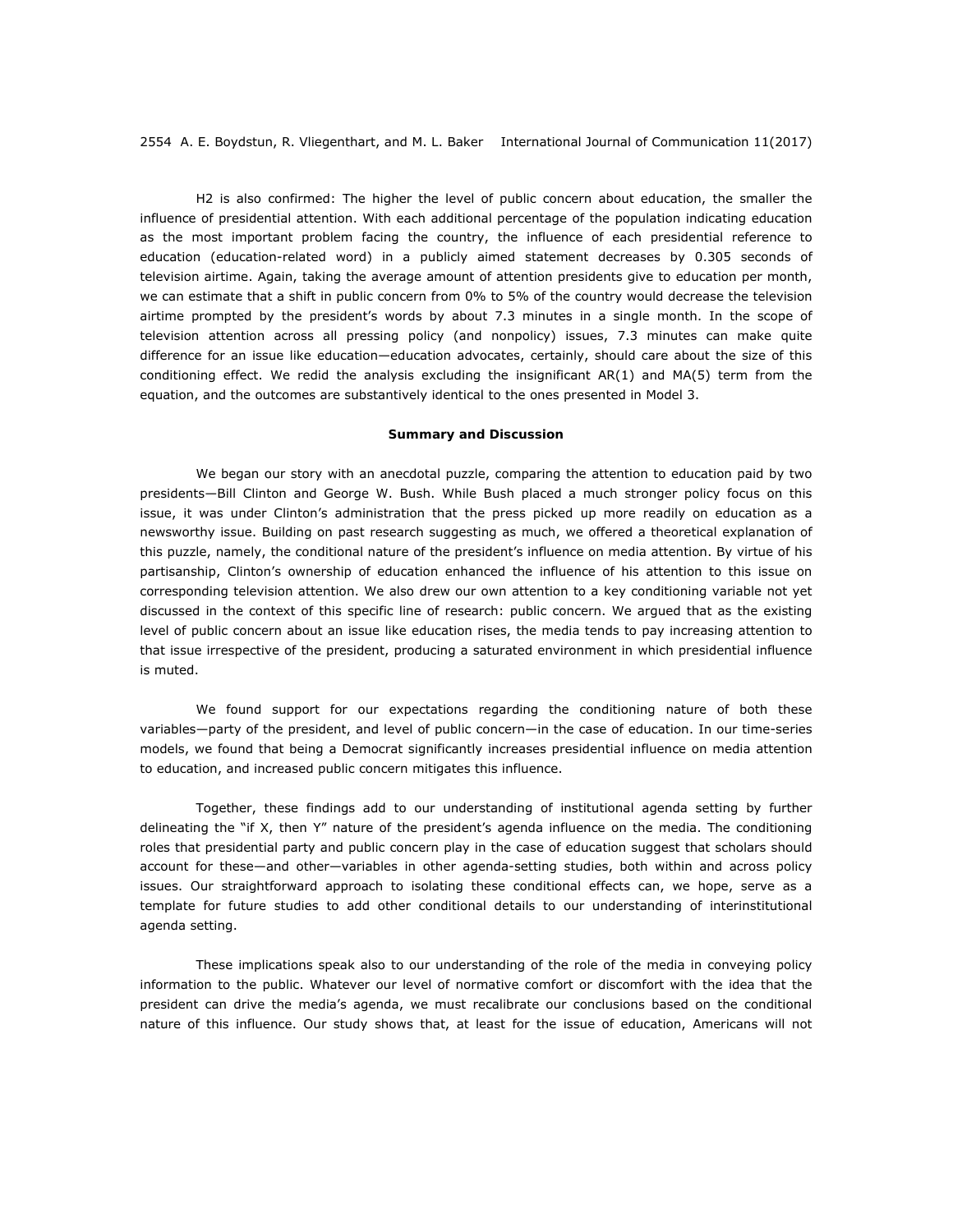receive signals from the president via the media in direct proportion to the volume of the signals the president sends. Rather, television news will be more apt to carry Democratic presidents' messages about education to the public than those of Republican presidents, and television news will have a muted response to presidents' education messages when the public is already concerned about the issue. In other words, our study shows—again, in the single case of education—that the media serve not as a consistent filter, but rather as a valve, turning the president's access to the public up or down based on context.

From a political strategy perspective, our study offers prescriptive implications for presidential administrations as well as policy advocates. At least in the case of education—but probably, as we suspect, in comparable domestic policy issues with modest, yet varying levels of attention on policy agendas—all presidents will be best served by reserving their scarce discretionary attention for moments when an issue has fallen off the public's radar; these are the moments when a president can get the most "bang for the buck" in pushing the issue into the media spotlight.

In short, our study offers an additional foothold toward understanding interinstitutional agenda setting, pointing to the conditional nature of presidential influence on the news in the concrete and important case of education. Of course, our study has several limitations, and more work is called for in this line of research. Our contribution is limited most acutely by the fact that we test our hypotheses using only a single issue. Although we have good theoretical reason to expect that both hypotheses would hold across most domestic policy issues, we cannot know without performing those tests. And those tests would be most convincing if they included not only television data, as we use here, but a more expansive set of media data to capture the full range of media attention. Additionally, although our model offered a clean test of our two hypotheses, it fails to account for multiple other factors that surely shape media attention and, potentially, the influence of presidential attention on media attention. Our appendix offers additional analyses controlling for war, the economy, and key pieces of legislation. But we can imagine a host of other factors that would ideally be included, such as other measures of events and, most interestingly, measures of framing and tone. We expect that the variables we consider here—presidential party and public concern—are but two of many variables that together form a (possibly shifting) set of necessary and sufficient conditions for a president to have a significant impact on media attention. Our study adds an important piece to understanding what those necessary and sufficient conditions are, but scholars and policy advocates (not to mention presidents) would benefit from a more comprehensive understanding of all the relevant conditions as they apply across domestic (and foreign) policy issues.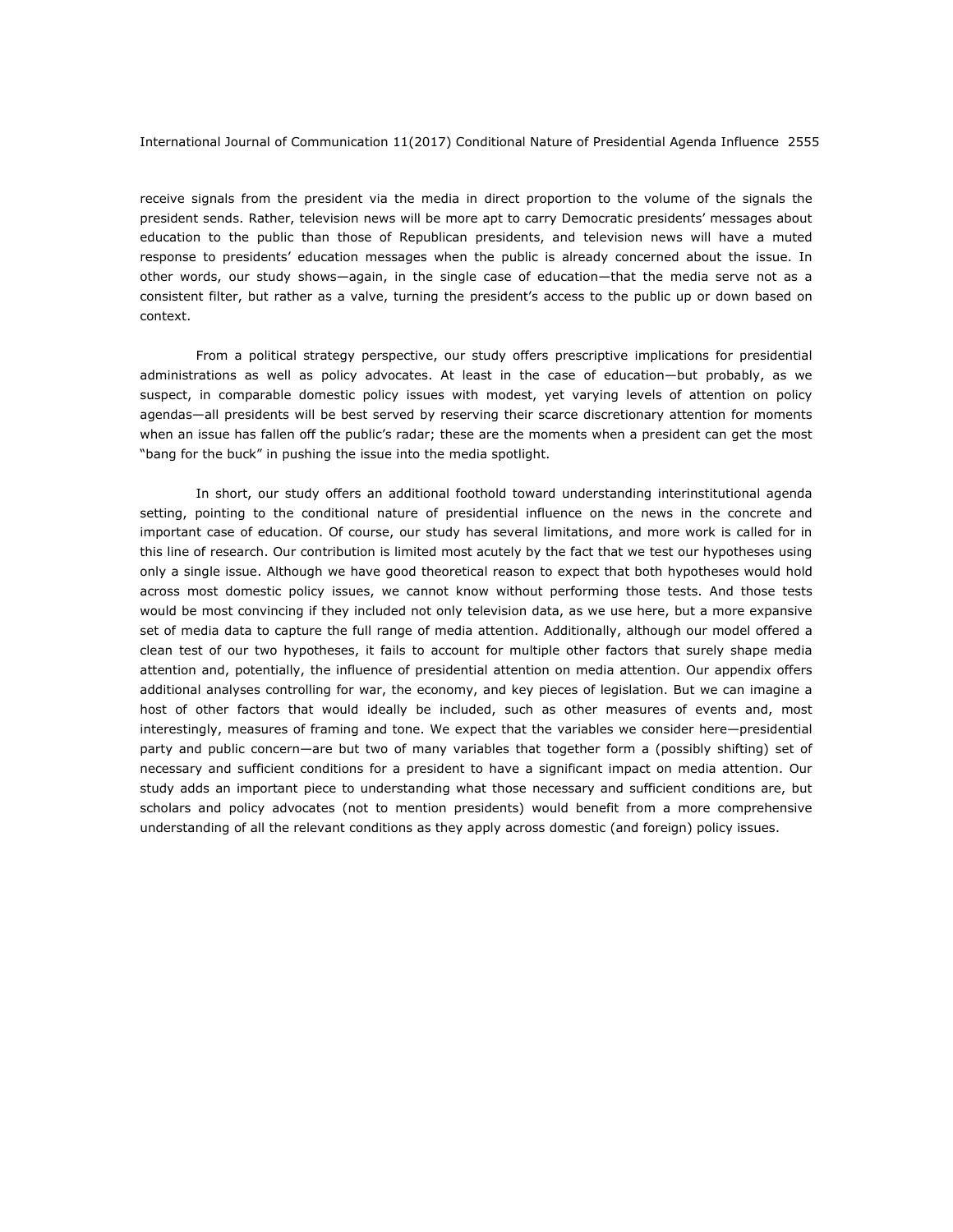#### **References**

- Baumgartner, F. R., & Jones, B. D. (2007). Policy Agendas Project Gallup Most Important Data, 1974 2007. [Database.] Retrieved from http://www.comparativeagendas.net/us
- Baumgartner, F. R., & Jones, B. D. (2009). *Agendas and instability in American politics* (2nd ed.). Chicago, IL: University of Chicago Press.
- Beasley, V. B. (2010). The rhetorical presidency meets the unitary executive. *Rhetoric & Public Affairs, 13*(1), 7–35.
- Bennett, W. L. (1990). Toward a theory of press-state relations in the United States. *Journal of Communication, 40*(2), 103–125.
- Bennett, W. L., Lawrence, R. G., & Livingston, S. (2007). *When the press fails: Political power and the news media from Iraq to Katrina*. Chicago, IL: University of Chicago Press.
- Benoit, W. L. (2001). Framing through temporal metaphor: The "bridges" of Bob Dole and Bill Clinton in their 1996 acceptance addresses. *Communication Studies, 52*(1), 70–84.
- Birkland, T. A. (1997). *After disaster: Agenda setting, public policy, and focusing events*. Washington, DC: Georgetown University Press.
- Birkland, T. A., & Lawrence, R. G. (2009). Media framing and policy change after Columbine. *American Behavioral Scientist, 52*(10), 1405–1425.
- Bolsen, T., Druckman, J. N., & Cook, F. L. (2014). How frames can undermine support for scientific adaptations. *Public Opinion Quarterly, 78*(1), 1–26.
- Box, G. E. P., & Jenkins, G. M. (1970). *Time series models for forecasting and control*. San Francisco, CA: Holden Day.
- Boydstun, A. E. (2013). *Making the news: Politics, the media and agenda setting*. Chicago, IL: University of Chicago Press.
- Bush, G. W. (2001, February 27). *State of the Union address*. Retrieved from http://www.presidency.ucsb.edu/ws/?pid=29643
- Cain, A., & Archibald, G. (2001, January 24). Bush proposes major overhaul for education. *The Washington Times*. Retrieved from http://www.washingtontimes.com/news/ 2001/jan/24/20010124-020850-2202r/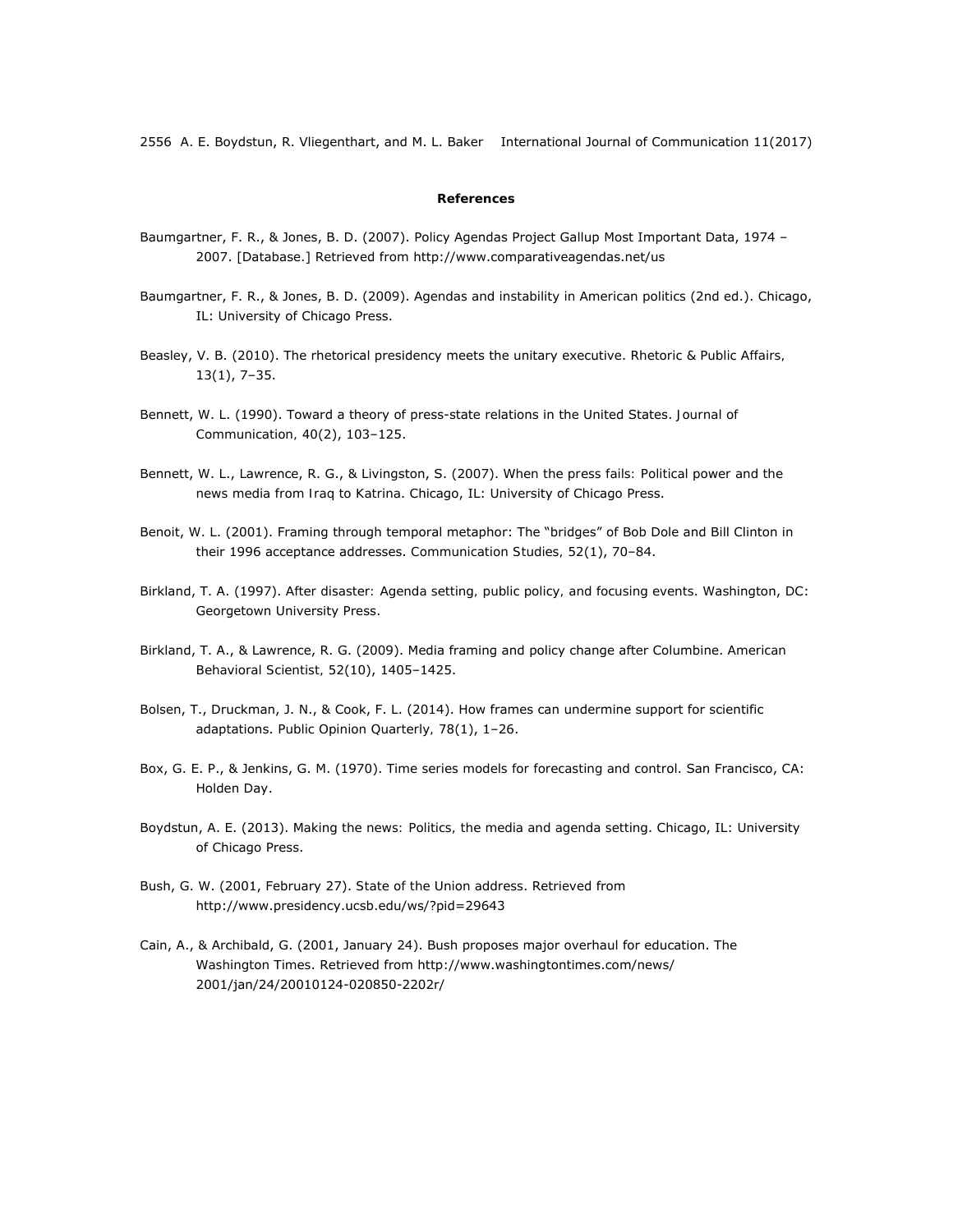- Campbell, K. K., & Jamieson, K. H. (2008). *Presidents creating the presidency: Deeds done in words*. Chicago, IL: University of Chicago Press.
- Canes-Wrone, B., & Shotts, K. W. (2004). The conditional nature of presidential responsiveness to public opinion. *American Journal of Political Science, 48*(4), 690–706.
- Clinton, W. J. (1997, February 4). *State of the Union address*. Retrieved from http://www.presidency.ucsb.edu/ws/?pid=53358
- Clinton, W. J. (1998, January 27). *State of the Union address*. Retrieved from http://www.presidency.ucsb.edu/ws/index.php?pid=56280
- Cohen, J. (1995). Presidential rhetoric and the public agenda. *American Journal of Political Science, 39*(1), 87–107.
- Cummins, J. (2010). The partisan considerations of the president's agenda. *Polity, 42*(3), 398–422.
- DiMaggio, A. R. (2015). *Selling war, selling hope: Presidential rhetoric, the news media, and U.S. foreign policy since 9/11*. Albany, NY: State University of New York Press.
- Edwards, G. C., III. (2006). *On deaf ears: The limits of the bully pulpit*. New Haven, CT: Yale University Press.
- Edwards, G. C., III, & Wood, B. D. (1999). Who influences whom? The president, Congress, and the media. *American Political Science Review, 93*(2), 327–344.
- Entman, R. M. (2003). Cascading activation: Contesting the White House's frame after 9/11. *Political Communication, 20*(4), 415–432.
- Entman, R. M. (2004). *Projections of power: Framing news, public opinion and U.S. foreign policy*. Chicago, IL: University of Chicago Press.
- Entman, R. M. (2007). Framing bias: Media in the distribution of power. *Journal of Communication, 57*(1), 163–173.
- Eshbaugh-Soha, M. (2016). Presidential agenda-setting of traditional and nontraditional news media. *Political Communication, 33*(1), 1–20.
- Eshbaugh-Soha, M., & Peake, J. S. (2004). Presidential influence over the systemic agenda. *Congress & the Presidency, 31*(2), 181–201.
- Eshbaugh-Soha, M., & Peake, J. S. (2005). Presidents and the economic agenda. *Political Research Quarterly, 58*(1), 127–138.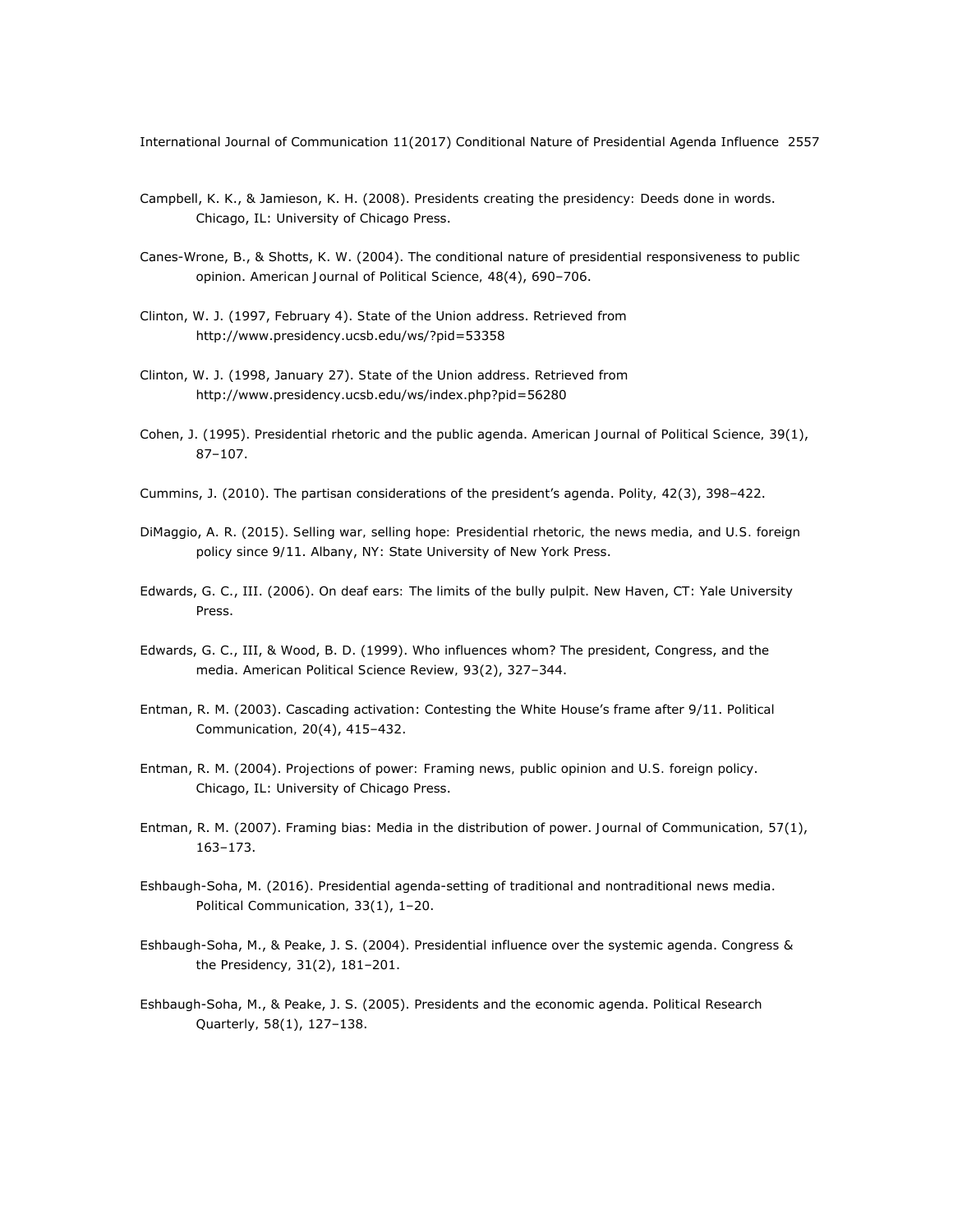- Eshbaugh-Soha, M., & Peake, J. (2011). *Breaking through the noise: Presidential leadership, public opinion, and the news media*. Palo Alto, CA: Stanford University Press.
- Farnsworth, S. J. (2015). *Spinner in chief: How presidents sell their policies and themselves*. New York, NY: Routledge.
- Farnsworth, S. J., & Lichter, S. R. (2005). *The mediated presidency: Television news and presidential governance*. New York, NY: Rowman & Littlefield.
- Gans, H. J. (2004). *Deciding what's news: A study of* CBS Evening News, NBC Nightly News, Newsweek, *and* TIME. Evanston, IL: Northwestern University Press.
- Glazier, R. A., & Boydstun, A. E. (2012). The president, the press, and the war: A tale of two framing agendas. *Political Communication, 29*(4), 428–446.
- Goffman, E. (1974). *Frame analysis: An essay of the organization of experience*. New York, NY: Harper & Row.
- Gormley, W. T. (1986). Regulatory issue networks in a federal system. *Polity, 18*(4), 595–620.
- Graefe, A., & Armstrong, J. S. (2012). Predicting elections from the most important issue: A test of the take-the-best heuristic. *Journal of Behavioral Decision Making, 25*(1), 41–48.
- Graham, G. (2005). *The institution of intellectual values: Realism and idealism in higher education*. Charlottesville, VA: Imprint Academic Philosophy Documentation Center.
- Greenstone, M., & Looney, A. (2011). *What is happening to America's less-skilled workers? The importance of education and training in today's economy*. Washington, DC: Brookings Institution.
- Hamilton, J. T. (2004). *All the news that's fit to sell: How the market transforms information into news*. Princeton, NJ: Princeton University Press.
- Hayes, D. (2008). Party reputations, journalistic expectations: How issue ownership influences election news. *Political Communication, 25*(4), 377–400.
- Hilgartner, S., & Bosk, C. (1988). The rise and fall of social problems: A public arenas model. *American Journal of Sociology, 94*(1), 53–78.
- Hill, K. Q. (1998). The policy agendas of the president and the mass public: A research validation and extension. *American Journal of Political Science, 42*(4), 1328–1334.
- Holian, D. B. (2006). Trust the party line: Issue ownership and presidential approval from Reagan to Clinton. *American Politics Research, 34*(6), 777–802.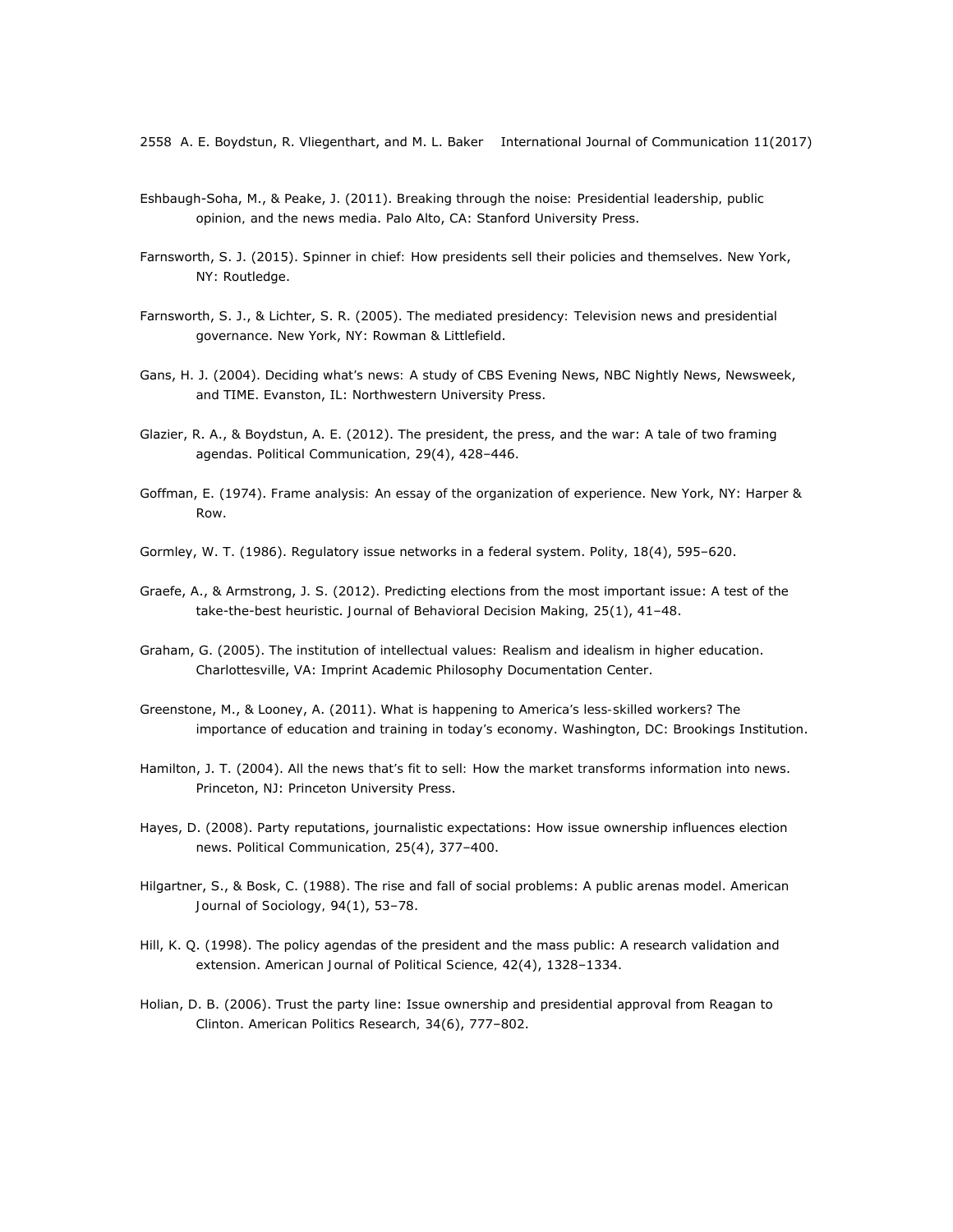- Hoskins, C., McFayden, S., & Finn, A. (2004). *Media economics: Applying economics to new and traditional media*. Thousand Oaks, CA: SAGE Publications.
- Iyengar, S. (1991). *Is anyone responsible? How television frames political issues*. Chicago, IL: University of Chicago Press.
- Iyengar, S., & Kinder, D. R. (2010). *News that matters: Television and American opinion* (2nd ed.). Chicago, IL: University of Chicago Press.
- Iyengar, S., & Simon, A. (1994). News coverage of the Gulf crisis and public opinion. In L. Bennett & D. Paletz (Eds.), *Taken by storm: The media, public opinion, and U.S. foreign policy in the Gulf War* (pp. 167–185). Chicago, IL: University of Chicago Press.
- Jones, B. D., & Baumgartner, F. R. (2005). *The politics of attention: How government prioritizes problems*. Chicago, IL: University of Chicago Press.
- Jones, B. D., Larsen-Price, H., & Wilkerson, J. (2009). Representation and American governing institutions. *The Journal of Politics, 71*(1), 277–290.
- Kernell, S. (2006). *Going public: New strategies of presidential leadership* (4th ed.). Washington, DC: Congressional Quarterly Press.
- Kingdon, J. W. (1995). *Agendas, alternatives, and public policies*. New York, NY: HarperCollins.
- Kriesi, H., & Hänggli, R. (2010). Political framing strategy and their impact on media framing in a Swiss direct-democratic campaign. *Political Communication, 27*(2), 141–157.
- Kurtz, H. (2005, January 8). Administration paid commentator**:** Education dept. used Williams to promote 'No Child' law. *The Washington Post*, p. A1.
- Lakoff, G. (2014). *The all new don't think of an elephant!* White River Junction, VT: Chelsea Green.
- Lawrence, R. G. (2001). Defining events: Problem definition in the media arena. In R. P. Hart & B. H. Sparrow (Eds.), *Politics, discourse, and American society* (pp. 91–110). New York, NY: Rowman & Littlefield.
- Lee, H. S. (2014). Analyzing the multidirectional relationships between the president, news media, and the public: Who affects whom? *Political Communication, 31*(2), 259–281.
- Light, P. C. (1999). *The president's agenda*. Baltimore, MD: Johns Hopkins University Press.
- Lowi, T. J. (1972). Four systems of policy, politics and choice. *Public Administration Review, 32*(4), 298– 310.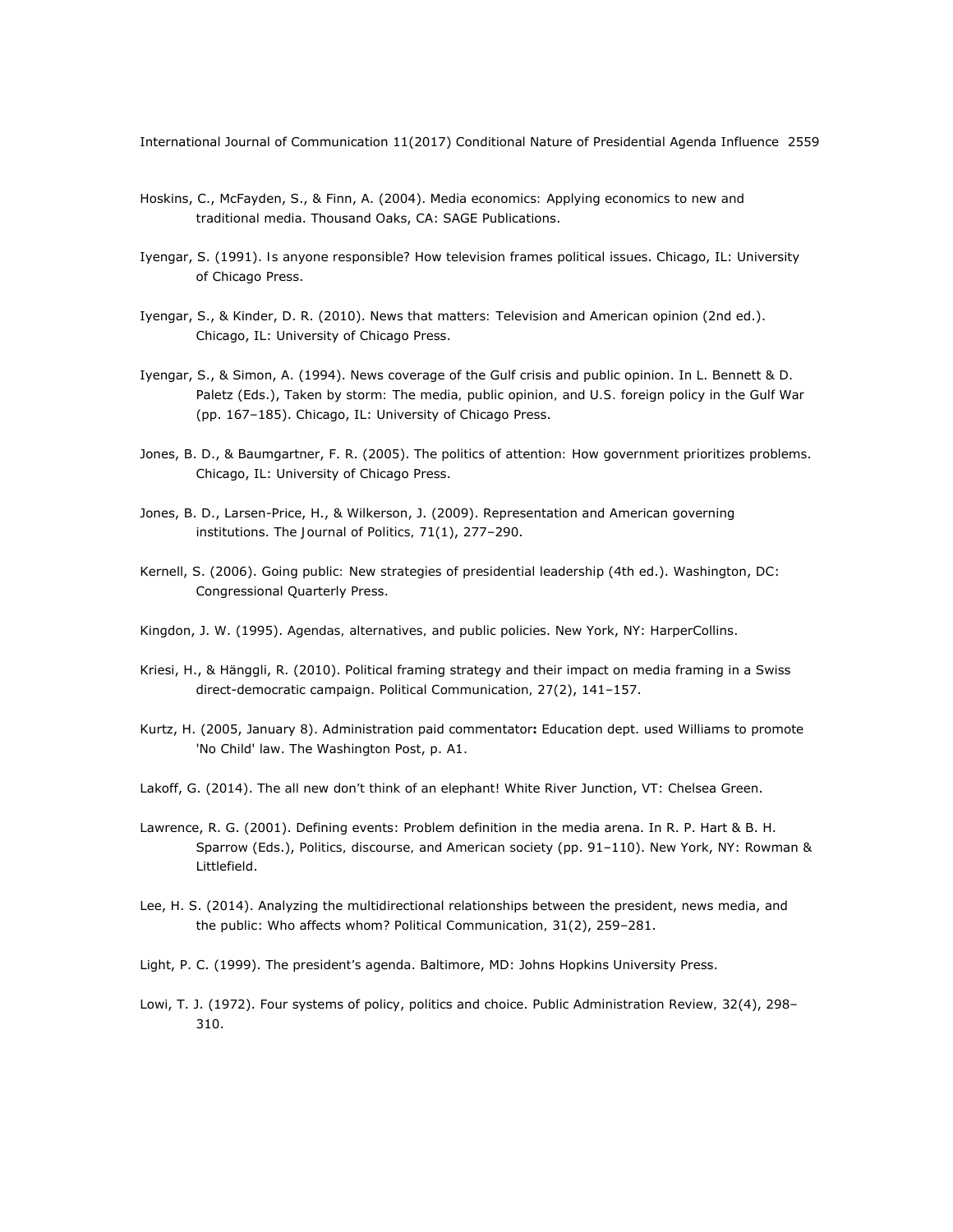- McCombs, M. E. (2004). *Setting the agenda: The mass media and public opinion*. Cambridge, UK: Polity Press.
- McCombs, M. E., & Shaw, D. L. (1972). The agenda-setting function of mass media. *Public Opinion Quarterly, 36*(2), 176–187.
- Nelson, D. D. (2008). *Bad for democracy: How the presidency undermines the power of the people*. Minneapolis, MN: University of Minnesota Press.
- Norpoth, H., & Buchanan, B. (1992). Wanted: The education president issue trespassing by political candidates. *Public Opinion Quarterly, 56*(1), 87–99.
- Owen, D. (2000). Popular politics and the Clinton/Lewinsky affair: The implications for leadership. *Political Psychology, 21*(1), 161–177.
- Peake, J. S., & Eshbaugh-Soha, M. (2008). The agenda-setting impact of major presidential TV addresses. *Political Communication, 25*(2), 113–137.
- Peters, G., & Woolley, J. T. (2007). The American Presidency Project. [Database.] Retrieved from http://www.presidency.ucsb.edu/index.php
- Petrocik, J. R. (1989, September). *The theory of issue ownership: Issues, agendas, and electoral coalitions in the 1988 elections*. Paper presented at the annual meeting of the American Political Science Association, Atlanta, GA.
- Petrocik, J. R., Benoit, W. L., & Hansen, G. J. (2003). Issue ownership and presidential campaigning, 1952–2000. *Political Science Quarterly, 118*(4), 599–626.
- Prior, M. (2007). *Post-broadcast democracy*. New York, NY: Cambridge University Press.
- Scacco, J. M., & Coe, K. (2016). The ubiquitous presidency: Toward a new paradigm for studying presidential communication. *International Journal of Communication, 10*, 2014–2037.
- Schattschneider, E. E. (1960). *The semi-soverign people*. New York, NY: Holt, Rinehart and Winston.
- Shapiro, H. S. (1998). Clinton and education: Policies without meaning. In H. S. Shapiro & D. E. Purpel (Eds.), *Critical social issues in American education*. Mahwah, NJ: Erlbaum.
- Soroka, S. N. (2003). Media, public opinion and foreign policy. *The International Journal of Press/Politics, 8*(1), 27–48.
- Vanderbilt. (2007). Vanderbilt Television News Archive. [Database.] Retrieved from https://tvnews.vanderbilt.edu/